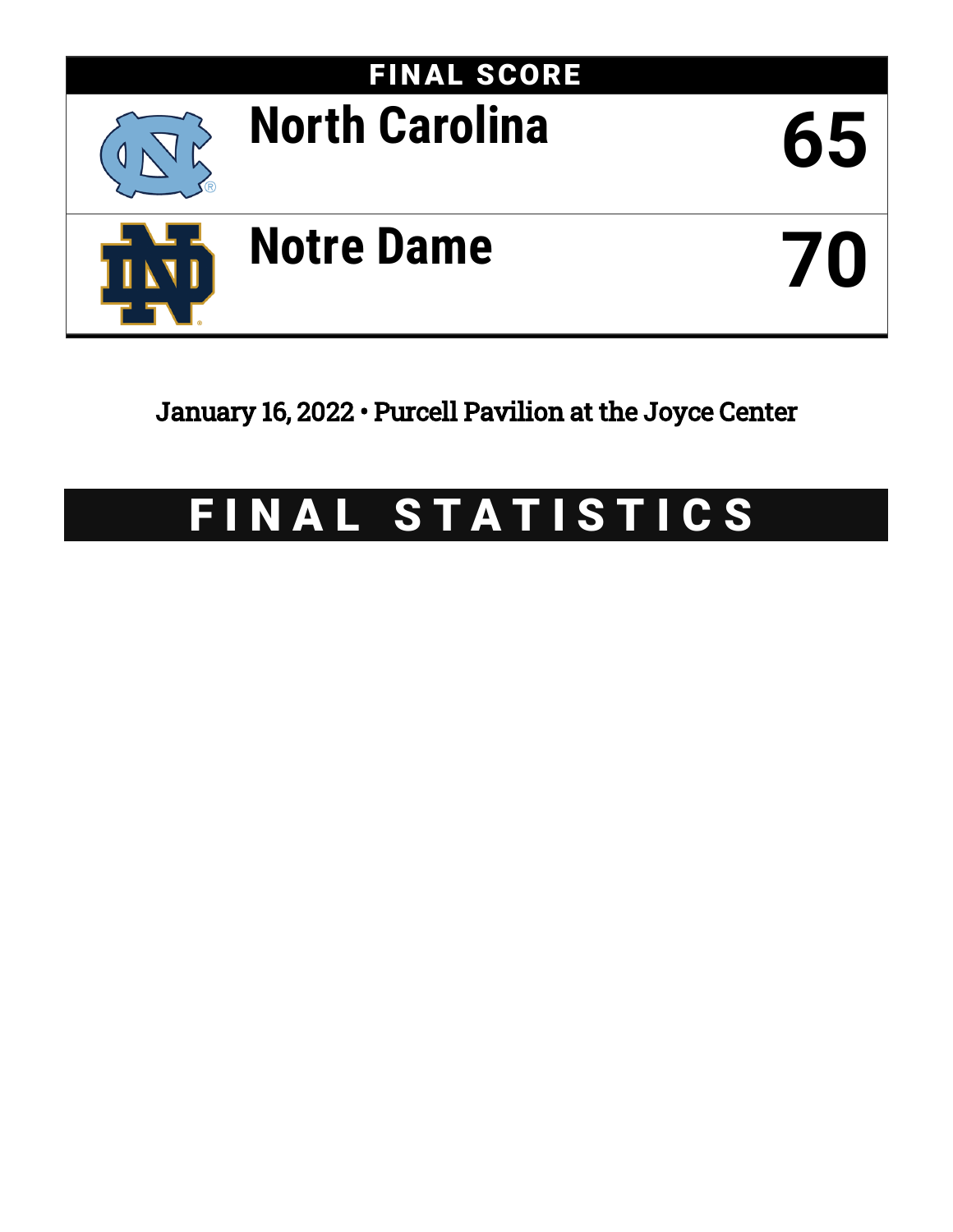# **Official Box Score North Carolina vs Notre Dame Game Totals -- Final Statistics January 16, 2022 at Purcell Pavilion at the Joyce Center**



# **North Carolina 65**

| No. | Plaver                  | S  | Pts           | FG.      | 3FG      | FТ      | OR | DR | TR            | <b>PF</b>     | A            | TO            | <b>Blk</b>    | Stl      | Min   | $+/-$ |
|-----|-------------------------|----|---------------|----------|----------|---------|----|----|---------------|---------------|--------------|---------------|---------------|----------|-------|-------|
| 01  | USTBY, ALYSSA           | G  | 15            | 7-20     | $0 - 2$  | 1-2     |    | 5  | 6             | 4             | 2            | 5             | 3             | 0        | 38    | 5     |
| 02  | LITTLEFIELD, CARLIE     | G  | 9             | $3 - 7$  | $3 - 7$  | $0-0$   | 0  | 5  | 5             | 3             | 5            | $\mathcal{P}$ | $\Omega$      |          | 38    | $-6$  |
| 03  | TODD-WILLIAMS, KENNEDY  | G  | 13            | $5 - 10$ | 1-4      | $2 - 2$ | 2  | 3  | 5             | 4             | 4            | 3             | $\Omega$      |          | 38    | -1    |
| 25  | <b>KELLY, DEJA</b>      | G  | 22            | $7 - 21$ | $4-9$    | $4 - 4$ | 0  | 2  | $\mathcal{P}$ | 4             | 5            | 5             | $\Omega$      | 1.       | 38    | $-2$  |
| 31  | POOLE, ANYA             |    | 4             | $2 - 4$  | $0-0$    | $0 - 0$ | 3  | 9  | 12            | $\mathcal{P}$ |              |               | $\mathcal{P}$ |          | 26    | $-10$ |
| 00  | ZELAYA, ALEXANDRA       | F. | $\mathcal{P}$ | $1 - 3$  | $0 - 0$  | $0-0$   |    | 5  | 6             | 1             | $\Omega$     | 1             | 1             | $\Omega$ | 15    | -1    |
| 20  | ADAMS, DESTINY          | F  | 0             | $0 - 1$  | $0-0$    | $0 - 0$ |    | 0  | 1             | $\Omega$      | $\mathbf{0}$ | 0             | $\Omega$      | $\Omega$ |       | -7    |
| 24  | <b>WIGGINS, MORASHA</b> | G  | $\Omega$      | $0 - 1$  | $0 - 1$  | $0-0$   | 0  |    | 1             | $\mathcal{P}$ | -1           | $\Omega$      | $\Omega$      | $\Omega$ | 6     | -5    |
|     | <b>TEAM</b>             |    |               |          |          |         | 6  | 1  | 7             | -0            |              | 1             |               |          |       |       |
|     | <b>TOTALS</b>           |    |               | 65 25-67 | $8 - 23$ | 7-8     | 14 | 31 | 45            | <b>20</b>     | 18           | 18            | 6             |          | 4 200 |       |

| Game                                | 25-67 | 37.3% | $8 - 23$ | 34.8% | 7-8   | 87.5% |                                             |
|-------------------------------------|-------|-------|----------|-------|-------|-------|---------------------------------------------|
| 2nd Half                            | 11-36 | 31%   | $5 - 15$ | 33%   | $4-5$ | 80%   |                                             |
| 1st Half                            | 14-31 | 45%   | $3 - 8$  | 38%   | $3-3$ | 100%  | Technical Fouls: None.                      |
| <b>Shooting By Period</b><br>Period | FG    | FG%   | 3FG      | 3FG%  | FT    | FT%   | Last FG: 4th-01:08<br>Largest lead: By 9 at |

# **Notre Dame 70**

| No. | Player                 | S. | Pts             | FG       | 3FG      | FТ        | OR             | DR       | TR           | PF.         | A             | TO            | <b>BIK</b>     | Stl            | Min  | $+/-$          |
|-----|------------------------|----|-----------------|----------|----------|-----------|----------------|----------|--------------|-------------|---------------|---------------|----------------|----------------|------|----------------|
| 00  | DODSON, MAYA           | F. | 10              | $3 - 10$ | $0 - 0$  | $4-6$     | 5              | 6        | 11           |             | 0             | 0             | 4              | 0              | 31   | 15             |
| 01  | <b>MABREY, DARA</b>    | G. |                 | 24 8-16  | $6 - 13$ | $2 - 2$   | $\Omega$       | $\Omega$ | $\mathbf{0}$ | 1           | 2             | 2             | $\mathbf{0}$   | $\mathbf{3}$   | -37  | $\overline{4}$ |
| 05  | MILES, OLIVIA          | G  | 7               | $3-6$    | $1 - 3$  | $0 - 2$   | 0              | 6        | 6            | 3           | 8             | 5             | -1             | 3              | -27  | -8             |
| 21  | PEOPLES, ANAYA         | G. | 3               | $0 - 2$  | $0 - 0$  | $3 - 4$   |                | 1        | 2            | $\mathbf 1$ | 3             | $\Omega$      | $\overline{0}$ | 3              | -28  | 5              |
| 34  | <b>WESTBELD, MADDY</b> | F. | 11              | $5 - 12$ | $0-0$    | $1 - 2$   | $\overline{2}$ | 3        | 5            | $\Omega$    | 2             | $\mathcal{P}$ |                | $\Omega$       | 30   | -9             |
| 11  | CITRON, SONIA          | G. | 12 <sup>2</sup> | $2 - 8$  | $2 - 4$  | $6 - 6$   | 3              | 7        | 10           | 3           | -1            |               | $\Omega$       | $\Omega$       | 24   | $-4$           |
| 33  | <b>BRUNELLE, SAM</b>   | E. | 3               | $1 - 5$  | $0 - 3$  | $1 - 2$   | $\Omega$       | 2        | 2            | $\Omega$    | $\mathcal{P}$ | 1             | 3              | $\overline{1}$ | - 23 | $\mathbf 1$    |
|     | <b>TEAM</b>            |    |                 |          |          |           | $\Omega$       |          |              | 0           |               | 2             |                |                |      |                |
|     | <b>TOTALS</b>          |    |                 | 70 22-59 | $9 - 23$ | $17 - 24$ | 11             | 26       | 37           | 9           | 18            | 13            | 9              | 10 200         |      |                |

| Game                                | 22-59     | 37.3% | $9 - 23$ | 39.1% | $17 - 24$ | 70.8% |   |
|-------------------------------------|-----------|-------|----------|-------|-----------|-------|---|
| 2nd Half                            | $12 - 32$ | 38%   | 4-13     | 31%   | $9 - 14$  | 64%   |   |
| 1st Half                            | 10-27     | 37%   | $5-10$   | 50%   | $8 - 10$  | 80%   | Τ |
| <b>Shooting By Period</b><br>Period | FG        | FG%   | 3FG      | 3FG%  | FT        | FT%   |   |

*Last FG:* 4th-02:43 *Largest lead:* By 11 at *Technical Fouls:* None.

| Game Notes:                                                           | <b>Score</b>                            | 1st l | 2nd             | $\sqrt{3}$ rd | 4th | <b>TOT</b> | <b>Points</b>     | <b>UNC</b>     | <b>ND</b>      |
|-----------------------------------------------------------------------|-----------------------------------------|-------|-----------------|---------------|-----|------------|-------------------|----------------|----------------|
| Officials: Dee Kantner, Talisa Green, Mark Berger<br>Attendance: 5905 | UNC                                     | 22    |                 | 14            |     | 65         | In the Paint      | 32             | 22             |
|                                                                       | <b>ND</b>                               | 15    | 18              | 21            | 16  | 70         | Off Turns         |                | 22             |
| Start Time: 06:00 PM                                                  |                                         |       |                 |               |     |            | 2nd Chance        |                | 11             |
| Conference Game:                                                      | UNC led for 21:19. ND led for 18:17.    |       |                 |               |     |            | <b>Fast Break</b> |                | 12             |
|                                                                       | Game was tied for 0:0.<br>Times tied: 0 |       | Lead Changes: 1 |               |     |            | Bench             |                | 15             |
|                                                                       |                                         |       |                 |               |     |            | Per Poss          | 0.878<br>29/74 | 0.986<br>31/71 |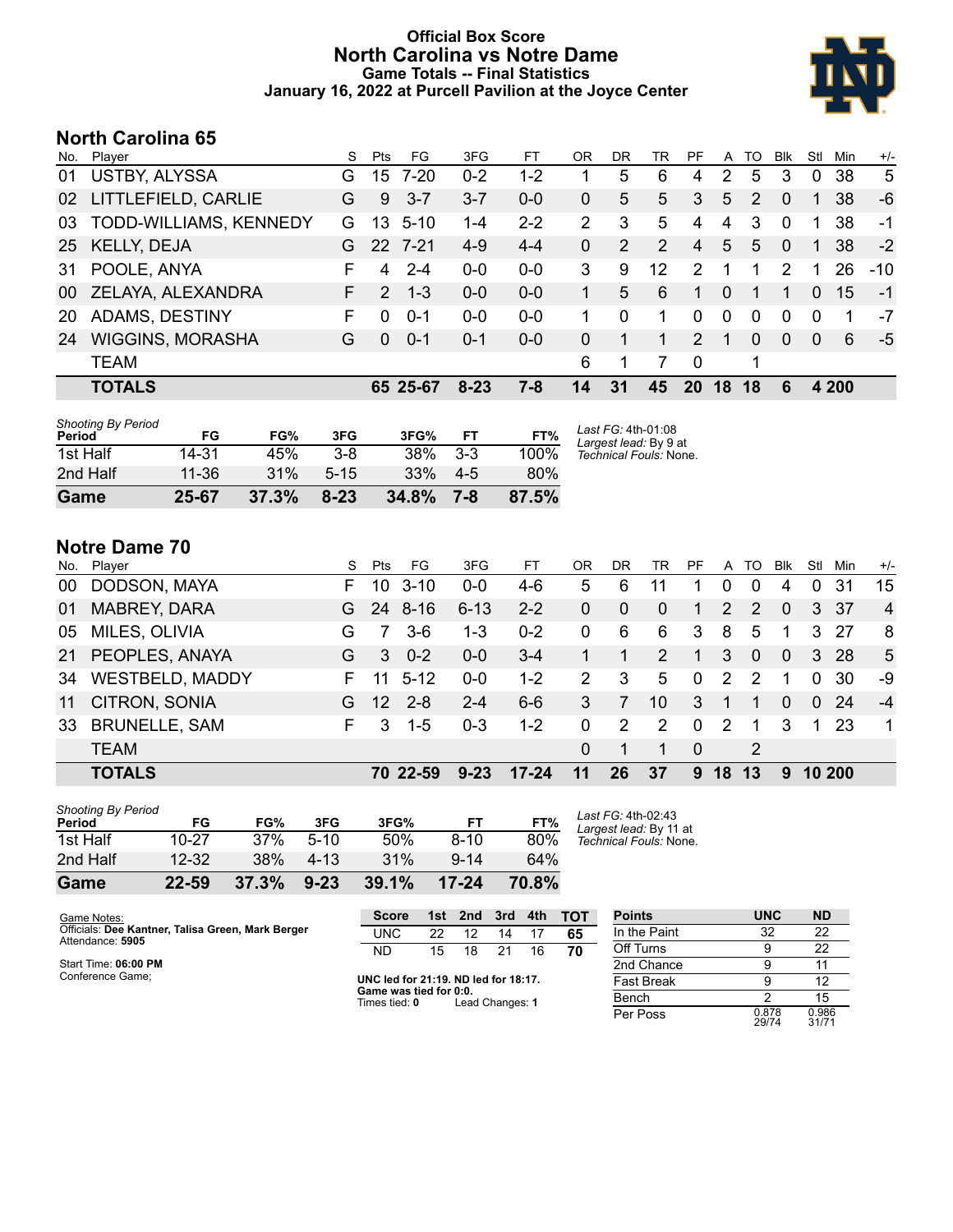# **Official Box Score North Carolina vs Notre Dame First Half Statistics Only January 16, 2022 at Purcell Pavilion at the Joyce Center**



# **North Carolina 34**

| No.       | Player                  | S. | <b>Pts</b>    | <b>FG</b> | 3FG     | <b>FT</b> | <b>OR</b>     | DR            | TR             | <b>PF</b>      | $\mathsf{A}$  | TO       | <b>BIK</b>     | Stl      | <b>Min</b> | $+/-$          |
|-----------|-------------------------|----|---------------|-----------|---------|-----------|---------------|---------------|----------------|----------------|---------------|----------|----------------|----------|------------|----------------|
| 00        | ZELAYA, ALEXANDRA       | F  | 2             | $1 - 2$   | $0 - 0$ | $0 - 0$   | 0             |               | 1              | 0              | 0             |          | 0              | 0        | 5          | -1             |
| 01        | <b>USTBY, ALYSSA</b>    | G  | 8             | $4 - 11$  | $0 - 2$ | $0 - 0$   | 0             | 4             | 4              | $\overline{2}$ | -1            | 5        | 2              | $\Omega$ | 18         | 11             |
| 02        | LITTLEFIELD, CARLIE     | G  | 3             | $1 - 2$   | $1 - 2$ | $0 - 0$   | 0             | 2             | 2              | 0              | $\mathcal{P}$ | 2        | $\Omega$       |          | 18         | $\mathbf 0$    |
| 03        | TODD-WILLIAMS, KENNEDY  | G  | 11            | $4-6$     | $1 - 2$ | $2 - 2$   | $\mathcal{P}$ | $\mathcal{P}$ | $\overline{4}$ |                |               |          | $\Omega$       |          | 20         | $\mathbf{1}$   |
| <b>20</b> | ADAMS, DESTINY          | F  | 0             | $0 - 1$   | $0 - 0$ | $0 - 0$   |               | $\Omega$      | 1              | $\Omega$       | $\mathbf{0}$  | $\Omega$ | $\Omega$       | $\Omega$ |            | -7             |
| 24        | <b>WIGGINS, MORASHA</b> | G  | $\Omega$      | $0 - 0$   | $0 - 0$ | $0 - 0$   | 0             | $\Omega$      | $\overline{0}$ | 2              | -1            | $\Omega$ | $\overline{0}$ | $\Omega$ | -3         | $-1$           |
| 25        | <b>KELLY, DEJA</b>      | G  | 8             | $3 - 8$   | $1 - 2$ | $1 - 1$   | 0             | 1             | 1              | $\mathcal{P}$  | 4             | 2        | $\Omega$       | $\Omega$ | 18         | $\overline{4}$ |
| 31        | POOLE, ANYA             | F. | $\mathcal{P}$ | $1 - 1$   | $0-0$   | $0 - 0$   |               | 5             | 6              |                |               | $\Omega$ | $\mathcal{P}$  |          | 16         | $-1$           |
|           | <b>TEAM</b>             |    | 0             | $0-0$     | $0 - 0$ | $0 - 0$   | $\mathcal{P}$ | $\Omega$      | 2              | 0              | $\mathbf{0}$  | $\Omega$ | $\Omega$       | $\Omega$ | $\Omega$   | $\Omega$       |
|           | <b>TOTALS</b>           |    |               | 34 14-31  | $3 - 8$ | $3 - 3$   | 6             | 15            | 21             | 8              | 10            | 10       | 4              |          | 3 100      | $\bf{0}$       |

| <b>Shooting By Period</b><br>Period | FG        | FG%   | 3FG      | 3FG%  | <b>FT</b> | FT%   | Last FG Half: UNC 2nd-02:12 |
|-------------------------------------|-----------|-------|----------|-------|-----------|-------|-----------------------------|
| 1st Half                            | 14-31     | 45%   | $3 - 8$  | 38%   | $3 - 3$   | 100%  |                             |
| Game                                | $25 - 67$ | 37.3% | $8 - 23$ | 34.8% | 7-8       | 87.5% |                             |

# **Notre Dame 33**

| No. | Player                 | S  | <b>Pts</b>    | FG.      | 3FG     | <b>FT</b> | OR           | <b>DR</b> | TR             | <b>PF</b>   | $\mathsf{A}$ | <b>TO</b>   | <b>B</b> lk | Stl           | Min      | $+/-$    |
|-----|------------------------|----|---------------|----------|---------|-----------|--------------|-----------|----------------|-------------|--------------|-------------|-------------|---------------|----------|----------|
| 00  | DODSON, MAYA           | F. | 5             | 1-5      | $0 - 0$ | 3-4       |              | 2         | 3              | 0           | 0            | 0           |             |               | 15       | 5        |
| 01  | <b>MABREY, DARA</b>    | G. | 13            | $5-9$    | $3-6$   | $0 - 0$   | 0            | $\Omega$  | $\overline{0}$ | 0           |              | 0           | 0           | 2             | 19       | $-1$     |
| 05  | MILES, OLIVIA          | G  | $\mathcal{P}$ | $1 - 2$  | $0 - 1$ | $0-0$     | 0            | 2         | 2              | 3           | 5            | 4           | 0           | 2             | 12       | $\Omega$ |
| 11  | CITRON, SONIA          | G  | 8             | $2 - 3$  | $2 - 2$ | $2 - 2$   | $\Omega$     | 2         | 2              | 2           | $\Omega$     | 1           | $\Omega$    | $\mathbf{0}$  | 8        | $-2$     |
| 21  | PEOPLES, ANAYA         | G  | 3             | $0 - 2$  | $0 - 0$ | $3 - 4$   |              | 1         | 2              | $\mathbf 0$ | 2            | $\Omega$    | $\Omega$    | $\mathcal{P}$ | 17       | -3       |
| 33  | <b>BRUNELLE, SAM</b>   | F. | $\Omega$      | $0 - 2$  | $0 - 1$ | $0 - 0$   | $\mathbf{0}$ | 2         | 2              | $\Omega$    | $\Omega$     | $\mathbf 1$ | 3           | $\Omega$      | 14       | 2        |
| 34  | <b>WESTBELD, MADDY</b> | F. | 2             | 1-4      | $0 - 0$ | $0-0$     |              | 2         | 3              | $\mathbf 0$ | $\mathbf{0}$ | 2           |             | $\Omega$      | 14       | $-12$    |
|     | <b>TEAM</b>            |    | 0             | $0 - 0$  | $0 - 0$ | $0 - 0$   | 0            | 0         | 0              | 0           | 0            | 0           | $\Omega$    | $\Omega$      | $\Omega$ | $\Omega$ |
|     | <b>TOTALS</b>          |    |               | 33 10-27 | $5-10$  | $8 - 10$  | 3            | 11        | 14             | 5           | 8            | 8           | 5           |               | 6 100    | $\bf{0}$ |

| <b>Shooting By Period</b><br>Period | FG        | FG%   | 3FG      | 3FG%  | FТ        | FT%   |
|-------------------------------------|-----------|-------|----------|-------|-----------|-------|
| 1st Half                            | $10 - 27$ | 37%   | $5-10$   | 50%   | 8-10      | 80%   |
| Game                                | $22 - 59$ | 37.3% | $9 - 23$ | 39.1% | $17 - 24$ | 70.8% |

*Last FG Half:* ND 2nd-00:06

| Game Notes:                                                           | <b>Score</b> |    | 1st 2nd | 3rd | 4th | <b>- тот</b> | <b>Points from (This Period)</b> | UNC ND |  |
|-----------------------------------------------------------------------|--------------|----|---------|-----|-----|--------------|----------------------------------|--------|--|
| Officials: Dee Kantner, Talisa Green, Mark Berger<br>Attendance: 5905 | UNC          | 22 |         | 14  |     | 65           | In the Paint                     | 20     |  |
|                                                                       | ND           | 15 | 18      |     | 16  | 70           | Off Turns                        |        |  |
| Start Time: 06:00 PM                                                  |              |    |         |     |     |              | 2nd Chance                       |        |  |
| Conference Game:                                                      |              |    |         |     |     |              | <b>Fast Break</b>                |        |  |
|                                                                       |              |    |         |     |     |              | Bench                            |        |  |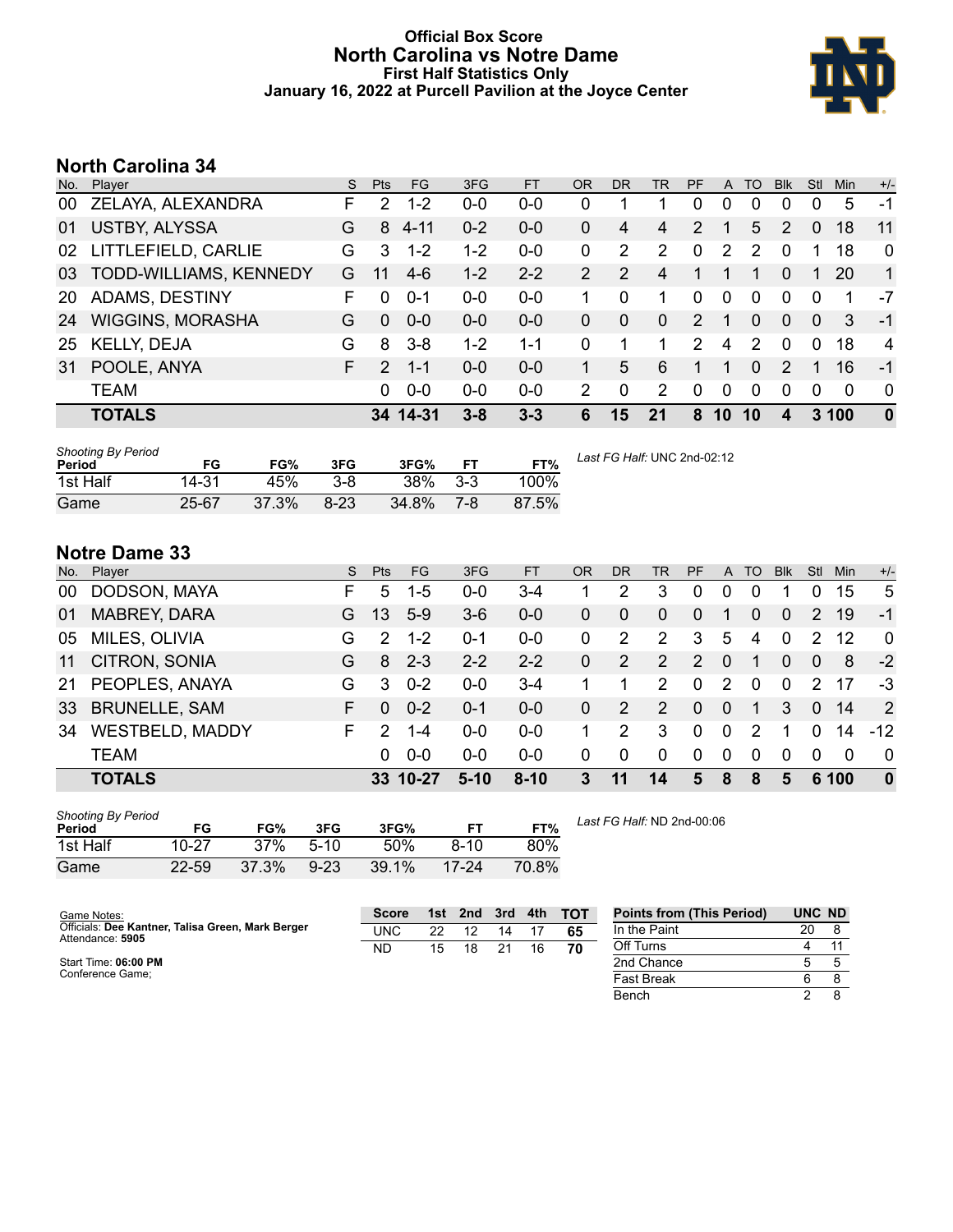# **Official Box Score North Carolina vs Notre Dame First Quarter Statistics Only January 16, 2022 at Purcell Pavilion at the Joyce Center**



# **North Carolina 22**

| No. | Plaver                  | S. | <b>Pts</b>   | <b>FG</b> | 3FG     | <b>FT</b> | <b>OR</b> | DR       | TR             | <b>PF</b> | A              | TO       | <b>Blk</b>    | Stl      | Min          | $+/-$          |
|-----|-------------------------|----|--------------|-----------|---------|-----------|-----------|----------|----------------|-----------|----------------|----------|---------------|----------|--------------|----------------|
| 01  | USTBY, ALYSSA           | G  | 4            | $2 - 6$   | 0-1     | $0 - 0$   | 0         | 3        | 3              |           |                | 2        |               | 0        | 10           | 7              |
| 02  | LITTLEFIELD, CARLIE     | G  | 3            | $1 - 2$   | $1 - 2$ | $0 - 0$   | 0         | 2        | 2              | 0         | 2              | $\Omega$ | $\Omega$      |          | 10           | 5              |
| 03  | TODD-WILLIAMS, KENNEDY  | G  |              | $3-4$     | $1 - 1$ | $0 - 0$   |           | $\Omega$ | 1              | 0         |                | 1        | $\Omega$      |          | 10           | 7              |
| 25  | KELLY, DEJA             | G  | 8            | $3-6$     | $1 - 1$ | $1 - 1$   | 0         | $\Omega$ | $\overline{0}$ | 1         | 3              | -1       | $\Omega$      | $\Omega$ | 10           | $\overline{7}$ |
| 31  | POOLE, ANYA             | F  | $\Omega$     | $0 - 0$   | $0 - 0$ | $0 - 0$   | 0         | 2        | 2              | $\Omega$  | 1              | $\Omega$ | $\mathcal{P}$ |          | 10           | 5              |
| 00  | ZELAYA, ALEXANDRA       | F. | 0            | $0 - 0$   | $0-0$   | $0 - 0$   | 0         | $\Omega$ | $\Omega$       | 0         | $\overline{0}$ | 0        | $\Omega$      | $\Omega$ | $\mathbf{0}$ | $\overline{2}$ |
| 20  | ADAMS, DESTINY          | F  | $\Omega$     | $0-0$     | $0-0$   | $0-0$     | 0         | $\Omega$ | 0              | 0         | $\mathbf 0$    | 0        | $\Omega$      | $\Omega$ | $\Omega$     | $\Omega$       |
| 24  | <b>WIGGINS, MORASHA</b> | G  | $\Omega$     | $0-0$     | $0 - 0$ | $0-0$     | 0         | $\Omega$ | $\Omega$       | 0         | $\Omega$       | 0        | $\Omega$      | $\Omega$ | $\Omega$     | 2              |
|     | <b>TEAM</b>             |    |              | $0-0$     |         |           |           | $\Omega$ | 1              | 0         |                | 0        |               |          |              |                |
|     | <b>TOTALS</b>           |    | $22^{\circ}$ | $9 - 18$  | 3-5     | 1-1       | 2         |          | 9              | 2         |                | 4        | 3             | 3        | 50           |                |

| <b>Shooting By Period</b><br>Period | FG       | FG%   | 3FG     | 3FG%  | FТ      | FT%   |
|-------------------------------------|----------|-------|---------|-------|---------|-------|
| 1st Half                            | $9 - 18$ | 50%   | $3-5$   | 60%   | $1 - 1$ | 100%  |
| 1st Half                            | 14-31    | 45%   | $3 - 8$ | 38%   | $3-3$   | 100%  |
| Game                                | 25-67    | 37.3% | 8-23    | 34.8% | 7-8     | 87.5% |

# **Notre Dame 15**

| No. | Player                 | S  | <b>Pts</b>    | <b>FG</b> | 3FG     | <b>FT</b> | <b>OR</b> | <b>DR</b> | <b>TR</b>    | <b>PF</b> | A              | TO       | <b>B</b> lk | Stl            | Min | $+/-$ |
|-----|------------------------|----|---------------|-----------|---------|-----------|-----------|-----------|--------------|-----------|----------------|----------|-------------|----------------|-----|-------|
| 00  | DODSON, MAYA           | F. | 0             | $0 - 3$   | $0 - 0$ | $0 - 0$   | 0         | 0         | 0            | 0         | 0              | 0        | 0           |                | 8   | $-5$  |
| 01  | <b>MABREY, DARA</b>    | G  | 5             | $2 - 5$   | $1 - 3$ | $0 - 0$   | 0         | 0         | $\mathbf{0}$ | $\Omega$  | 0              | 0        | 0           |                | 9   | $-7$  |
| 05  | MILES, OLIVIA          | G  | 0             | $0-0$     | $0 - 0$ | $0 - 0$   | 0         |           |              | 1         | 3              | 2        | $\Omega$    |                | 6   | -3    |
| 21  | PEOPLES, ANAYA         | G  | $\mathcal{P}$ | $0 - 1$   | $0 - 0$ | $2 - 2$   |           | 1         | 2            | $\Omega$  | -1             | $\Omega$ | $\Omega$    |                | 7   | -9    |
| 34  | <b>WESTBELD, MADDY</b> | F. | $\Omega$      | $0 - 0$   | $0 - 0$ | $0 - 0$   | 0         | 2         | 2            | $\Omega$  | $\mathbf 0$    | 2        | $\Omega$    | $\Omega$       | 8   | $-11$ |
| 11  | CITRON, SONIA          | G  | 8             | $2 - 3$   | $2 - 2$ | $2 - 2$   | 0         | 2         | 2            | 2         | $\overline{0}$ |          | 0           | $\overline{0}$ | 8   | $-2$  |
| 33  | <b>BRUNELLE, SAM</b>   | F. | $\Omega$      | $0 - 1$   | $0 - 1$ | $0 - 0$   | 0         |           |              | $\Omega$  | 0              |          | 3           | $\Omega$       | 4   | -2    |
|     | <b>TEAM</b>            |    |               | 0-0       |         |           | 0         | 0         | $\Omega$     | 0         |                | 0        |             |                |     |       |
|     | <b>TOTALS</b>          |    | 15            | $4 - 13$  | $3-6$   | 4-4       |           | 7         | 8            | 3         | 4              | 6        | 3           | $\mathbf{3}$   | -50 |       |

| <b>Shooting By Period</b><br>Period | FG        | FG%   | 3FG      | 3FG%  | FТ     | FT%   |
|-------------------------------------|-----------|-------|----------|-------|--------|-------|
| 1st Half                            | 4-13      | 31%   | 3-6      | 50%   | 4-4    | 100%  |
| 1st Half                            | $10 - 27$ | 37%   | $5-10$   | 50%   | $8-10$ | 80%   |
| Game                                | $22 - 59$ | 37.3% | $9 - 23$ | 39.1% | 17-24  | 70.8% |

| Game Notes:                                                           | <b>Score</b> | 1st. | 2nd | 3rd | 4th | <b>TOT</b> | <b>Points (This Period)</b> | <b>UNC</b>     | <b>ND</b>     |
|-----------------------------------------------------------------------|--------------|------|-----|-----|-----|------------|-----------------------------|----------------|---------------|
| Officials: Dee Kantner, Talisa Green, Mark Berger<br>Attendance: 5905 | <b>UNC</b>   | 22   |     | 14  |     | 65         | In the Paint                |                |               |
|                                                                       | ND           | 15   | 18  | 21  | 16  | 70         | Off Turns                   |                |               |
| Start Time: 06:00 PM                                                  |              |      |     |     |     |            | 2nd Chance                  |                |               |
| Conference Game;                                                      |              |      |     |     |     |            | Fast Break                  |                |               |
|                                                                       |              |      |     |     |     |            | Bench                       |                |               |
|                                                                       |              |      |     |     |     |            | Per Poss                    | 1.048<br>10/21 | 0.750<br>6/20 |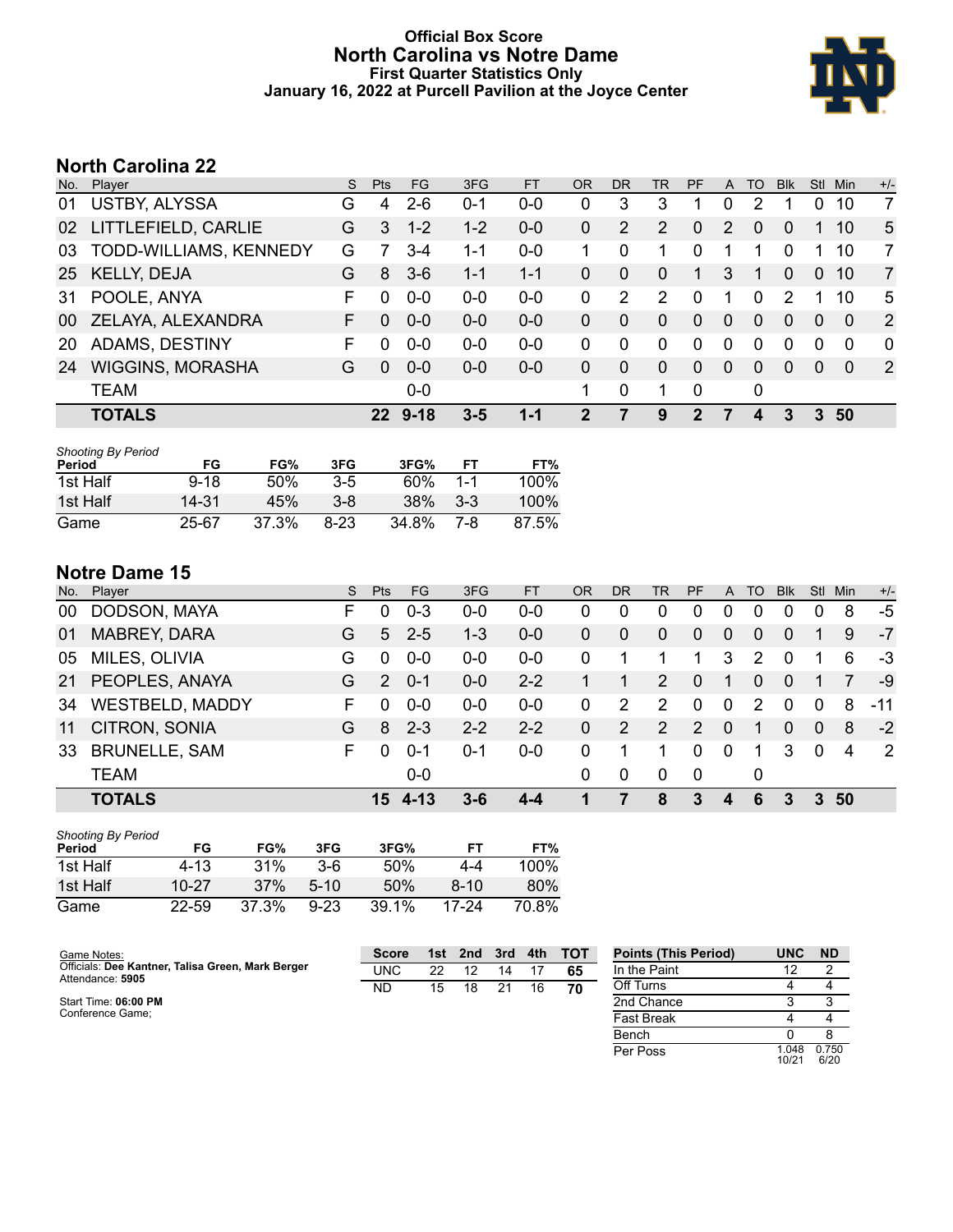## **Official Play-By-Play North Carolina vs Notre Dame First Quarter January 16, 2022 at Purcell Pavilion at the Joyce Center**



#### **Period 1**

#### **Starters:**

North Carolina: 1 USTBY,ALYSSA (G); 2 LITTLEFIELD,CARLIE (G); 3 TODD-WILLIAMS,KENNEDY (G); 25 KELLY,DEJA (G); 31 POOLE,ANYA (F);<br>Notre Dame: 0 DODSON,MAYA (F); 1 MABREY,DARA (G); 5 MILES,OLIVIA (G); 21 PEOPLES,ANAYA (G); 3

| Time           | <b>VISITORS: North Carolina</b>            | <b>Score</b> | <b>Margin</b>  | <b>HOME: Notre Dame</b>                          |
|----------------|--------------------------------------------|--------------|----------------|--------------------------------------------------|
| 09:37          | GOOD! 3PTR by TODD-WILLIAMS, KENNEDY       | $0-3$        | $V_3$          |                                                  |
| 09:37          | ASSIST by LITTLEFIELD, CARLIE              |              |                |                                                  |
| 09:19          |                                            |              |                | TURNOVER by WESTBELD, MADDY                      |
| 09:19          | STEAL by POOLE, ANYA                       |              |                |                                                  |
| 09:15          | GOOD! LAYUP by TODD-WILLIAMS, KENNEDY [FB] | $0-5$        | V <sub>5</sub> |                                                  |
| 09:15          | ASSIST by KELLY, DEJA                      |              |                |                                                  |
| 09:05          |                                            |              |                | TURNOVER by MILES, OLIVIA                        |
| 08:53          | TURNOVER by TODD-WILLIAMS, KENNEDY         |              |                |                                                  |
| 08:53          |                                            |              |                | STEAL by MABREY, DARA                            |
| 08:47          |                                            | $2 - 5$      | $V_3$          | GOOD! LAYUP by MABREY, DARA [FB]                 |
| 08:47          |                                            |              |                | ASSIST by MILES, OLIVIA                          |
| 08:21          | GOOD! JUMPER by KELLY, DEJA                | $2 - 7$      | V <sub>5</sub> |                                                  |
| 07:57          |                                            |              |                | MISSED 3PTR by MABREY, DARA                      |
| 07:55<br>07:55 |                                            |              |                | REBOUND (DEADB) by TEAM                          |
| 07:55          |                                            |              |                | SUB OUT: PEOPLES, ANAYA<br>SUB IN: CITRON, SONIA |
| 07:52          |                                            |              |                | MISSED LAYUP by CITRON, SONIA                    |
| 07:52          | BLOCK by POOLE, ANYA                       |              |                |                                                  |
| 07:49          | REBOUND (DEF) by POOLE, ANYA               |              |                |                                                  |
| 07:47          | GOOD! LAYUP by TODD-WILLIAMS, KENNEDY [FB] | $2-9$        | V <sub>7</sub> |                                                  |
| 07:47          | ASSIST by KELLY, DEJA                      |              |                |                                                  |
| 07:39          |                                            |              |                | TURNOVER by WESTBELD, MADDY                      |
| 07:39          | STEAL by LITTLEFIELD, CARLIE               |              |                |                                                  |
| 07:24          | MISSED 3PTR by LITTLEFIELD, CARLIE         |              |                |                                                  |
| 07:19          |                                            |              |                | REBOUND (DEF) by CITRON, SONIA                   |
| 07:11          |                                            |              |                | MISSED LAYUP by DODSON, MAYA                     |
| 07:11          | BLOCK by USTBY, ALYSSA                     |              |                |                                                  |
| 07:07          | REBOUND (DEF) by USTBY, ALYSSA             |              |                |                                                  |
| 07:04          | TURNOVER by USTBY, ALYSSA                  |              |                |                                                  |
| 07:04          |                                            |              |                | STEAL by MILES, OLIVIA                           |
| 06:56          |                                            |              |                | MISSED LAYUP by DODSON, MAYA                     |
| 06:53          | REBOUND (DEF) by LITTLEFIELD, CARLIE       |              |                |                                                  |
| 06:41          | MISSED 3PTR by USTBY, ALYSSA               |              |                |                                                  |
| 06:37          |                                            |              |                | REBOUND (DEF) by CITRON, SONIA                   |
| 06:27          |                                            |              |                | TURNOVER by CITRON, SONIA                        |
| 06:27          |                                            |              |                | SUB OUT: WESTBELD, MADDY                         |
| 06:27          |                                            |              |                | SUB IN: BRUNELLE, SAM                            |
| 06:12          | MISSED JUMPER by KELLY, DEJA               |              |                |                                                  |
| 06:08          |                                            |              |                | REBOUND (DEF) by MILES, OLIVIA                   |
| 06:03          |                                            | $5-9$        | V <sub>4</sub> | GOOD! 3PTR by CITRON, SONIA                      |
| 06:03<br>05:47 | GOOD! JUMPER by USTBY, ALYSSA              | $5 - 11$     | $V_6$          | ASSIST by MILES, OLIVIA                          |
| 05:47          | ASSIST by LITTLEFIELD, CARLIE              |              |                |                                                  |
| 05:26          |                                            | $8 - 11$     | V <sub>3</sub> | GOOD! 3PTR by CITRON, SONIA                      |
| 05:26          |                                            |              |                | ASSIST by MILES, OLIVIA                          |
| 05:08          | MISSED LAYUP by USTBY, ALYSSA              |              |                |                                                  |
| 05:08          |                                            |              |                | BLOCK by BRUNELLE, SAM                           |
| 05:07          | REBOUND (OFF) by TEAM                      |              |                |                                                  |
| 05:07          |                                            |              |                | SUB OUT: MILES, OLIVIA                           |
| 05:07          |                                            |              |                | SUB IN: PEOPLES, ANAYA                           |
| 04:54          | GOOD! 3PTR by LITTLEFIELD, CARLIE          | $8 - 14$     | $V_6$          |                                                  |
| 04:54          | ASSIST by KELLY, DEJA                      |              |                |                                                  |
| 04:32          |                                            |              |                | MISSED 3PTR by BRUNELLE, SAM                     |
| 04:28          |                                            |              |                | REBOUND (OFF) by PEOPLES, ANAYA                  |
| 04:27          |                                            | $11 - 14$    | $V_3$          | GOOD! 3PTR by MABREY, DARA                       |
| 04:27          |                                            |              |                | ASSIST by PEOPLES, ANAYA                         |
| 04:11          | MISSED LAYUP by USTBY, ALYSSA              |              |                |                                                  |
| 04:11          |                                            |              |                | BLOCK by BRUNELLE, SAM                           |
| 04:07          |                                            |              |                | REBOUND (DEF) by BRUNELLE, SAM                   |
| 03:59          | FOUL by KELLY, DEJA                        |              |                |                                                  |
| 03:59          | <b>TIMEOUT MEDIA</b>                       |              |                |                                                  |
| 03:59          |                                            |              |                | SUB OUT: DODSON, MAYA                            |
| 03:59          |                                            |              |                | SUB IN: WESTBELD, MADDY                          |
| 03:59          |                                            | $12 - 14$    | V <sub>2</sub> | GOOD! FT by CITRON, SONIA                        |
| 03:59          |                                            | $13 - 14$    | V <sub>1</sub> | GOOD! FT by CITRON, SONIA                        |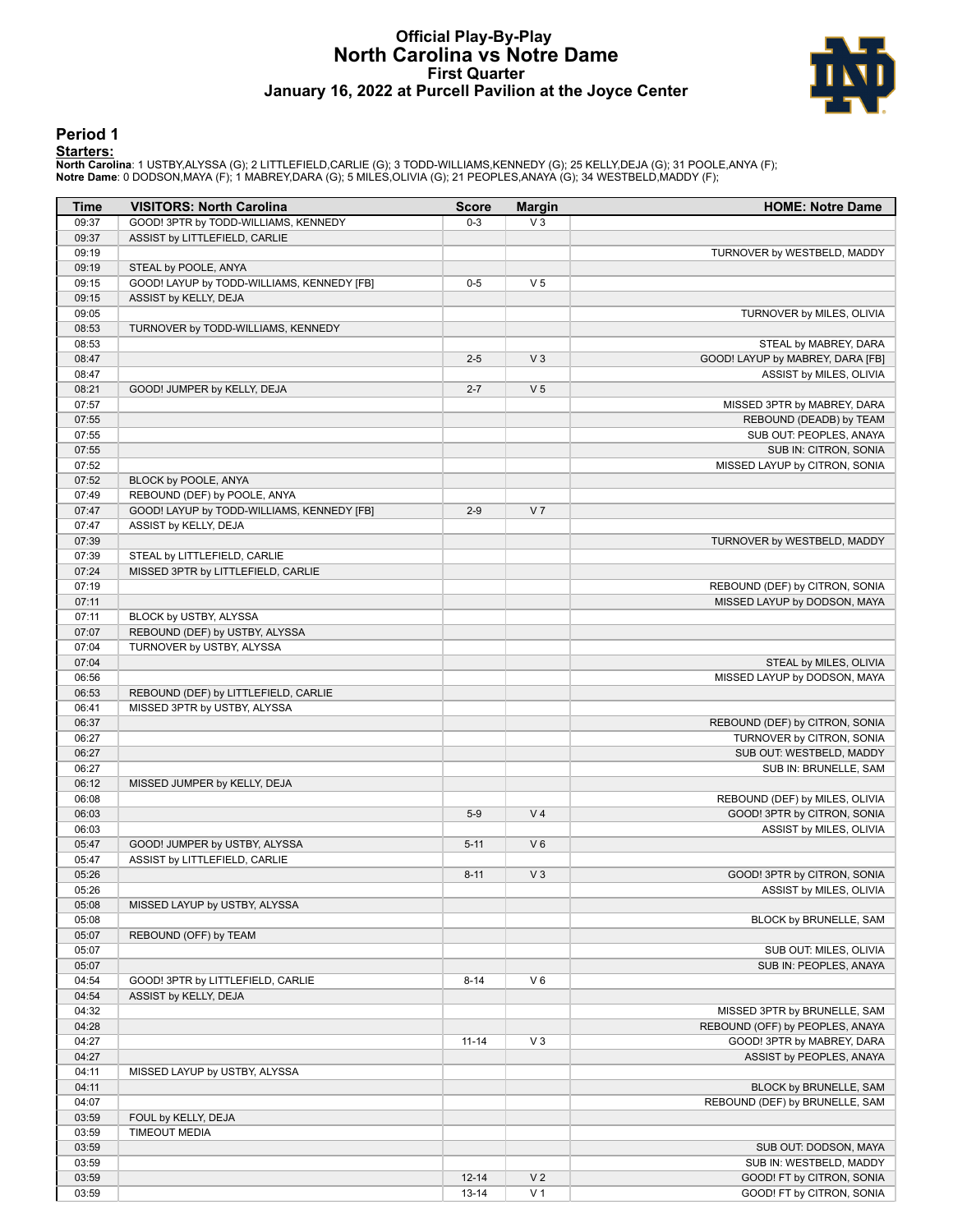| <b>Time</b> | <b>VISITORS: North Carolina</b>         | <b>Score</b> | <b>Margin</b>  | <b>HOME: Notre Dame</b>          |
|-------------|-----------------------------------------|--------------|----------------|----------------------------------|
| 03:41       | MISSED JUMPER by KELLY, DEJA            |              |                |                                  |
| 03:41       |                                         |              |                | BLOCK by BRUNELLE, SAM           |
| 03:38       | REBOUND (OFF) by TODD-WILLIAMS, KENNEDY |              |                |                                  |
| 03:35       | TURNOVER by KELLY, DEJA                 |              |                |                                  |
| 03:25       |                                         |              |                | TURNOVER by BRUNELLE, SAM        |
| 03:12       | GOOD! LAYUP by USTBY, ALYSSA            | $13 - 16$    | V <sub>3</sub> |                                  |
| 03:12       | ASSIST by POOLE, ANYA                   |              |                |                                  |
| 02:50       |                                         |              |                | MISSED 3PTR by MABREY, DARA      |
| 02:46       | REBOUND (DEF) by POOLE, ANYA            |              |                |                                  |
| 02:41       | GOOD! JUMPER by KELLY, DEJA             | $13 - 18$    | V <sub>5</sub> |                                  |
| 02:15       |                                         |              |                | MISSED JUMPER by MABREY, DARA    |
| 02:15       | BLOCK by POOLE, ANYA                    |              |                |                                  |
| 02:11       | REBOUND (DEF) by USTBY, ALYSSA          |              |                |                                  |
| 02:03       |                                         |              |                | FOUL by CITRON, SONIA            |
| 02:03       |                                         |              |                | SUB OUT: MABREY, DARA            |
| 02:03       |                                         |              |                | SUB OUT: BRUNELLE, SAM           |
| 02:03       |                                         |              |                | SUB IN: DODSON, MAYA             |
| 02:03       |                                         |              |                | SUB IN: MILES, OLIVIA            |
| 01:53       | MISSED JUMPER by TODD-WILLIAMS, KENNEDY |              |                |                                  |
| 01:51       |                                         |              |                | REBOUND (DEF) by WESTBELD, MADDY |
| 01:47       |                                         |              |                | TURNOVER by MILES, OLIVIA        |
| 01:47       | STEAL by TODD-WILLIAMS, KENNEDY         |              |                |                                  |
| 01:44       |                                         |              |                | FOUL by MILES, OLIVIA            |
| 01:28       | MISSED JUMPER by USTBY, ALYSSA          |              |                |                                  |
| 01:25       |                                         |              |                | REBOUND (DEF) by WESTBELD, MADDY |
| 01:20       |                                         |              |                | MISSED LAYUP by PEOPLES, ANAYA   |
| 01:17       | REBOUND (DEF) by LITTLEFIELD, CARLIE    |              |                |                                  |
| 00:55       |                                         |              |                | SUB OUT: MILES, OLIVIA           |
| 00:55       |                                         |              |                | SUB IN: MABREY, DARA             |
| 00:52       | MISSED JUMPER by KELLY, DEJA            |              |                |                                  |
| 00:49       |                                         |              |                | REBOUND (DEF) by PEOPLES, ANAYA  |
| 00:41       |                                         |              |                | MISSED JUMPER by DODSON, MAYA    |
| 00:37       | REBOUND (DEF) by USTBY, ALYSSA          |              |                |                                  |
| 00:33       | TURNOVER by USTBY, ALYSSA               |              |                |                                  |
| 00:33       |                                         |              |                | STEAL by PEOPLES, ANAYA          |
| 00:30       | FOUL by USTBY, ALYSSA                   |              |                |                                  |
| 00:30       | SUB OUT: POOLE, ANYA                    |              |                |                                  |
| 00:30       | SUB IN: ZELAYA, ALEXANDRA               |              |                |                                  |
| 00:30       | SUB OUT: LITTLEFIELD, CARLIE            |              |                |                                  |
| 00:30       | SUB IN: WIGGINS, MORASHA                |              |                |                                  |
| 00:30       |                                         | $14 - 18$    | V <sub>4</sub> | GOOD! FT by PEOPLES, ANAYA [FB]  |
| 00:30       |                                         | $15 - 18$    | V <sub>3</sub> | GOOD! FT by PEOPLES, ANAYA [FB]  |
| 00:00       | GOOD! 3PTR by KELLY, DEJA               | $15 - 21$    | $V_6$          |                                  |
| 00:00       | ASSIST by TODD-WILLIAMS, KENNEDY        |              |                |                                  |
| 00:00       |                                         |              |                | FOUL by CITRON, SONIA            |
| 00:00       | GOOD! FT by KELLY, DEJA                 | $15 - 22$    | V <sub>7</sub> |                                  |
| 00:00       |                                         |              |                | SUB OUT: CITRON, SONIA           |
| 00:00       |                                         |              |                | SUB IN: BRUNELLE, SAM            |

# **North Carolina 22, Notre Dame 15**

| <b>Points (This Period)</b> | <b>UNC</b>     | <b>ND</b>     |
|-----------------------------|----------------|---------------|
| In the Paint                | 12             |               |
| Off Turns                   |                |               |
| 2nd Chance                  |                |               |
| <b>Fast Break</b>           |                |               |
| Bench                       |                |               |
| Per Poss                    | 1.048<br>10/21 | 0.750<br>6/20 |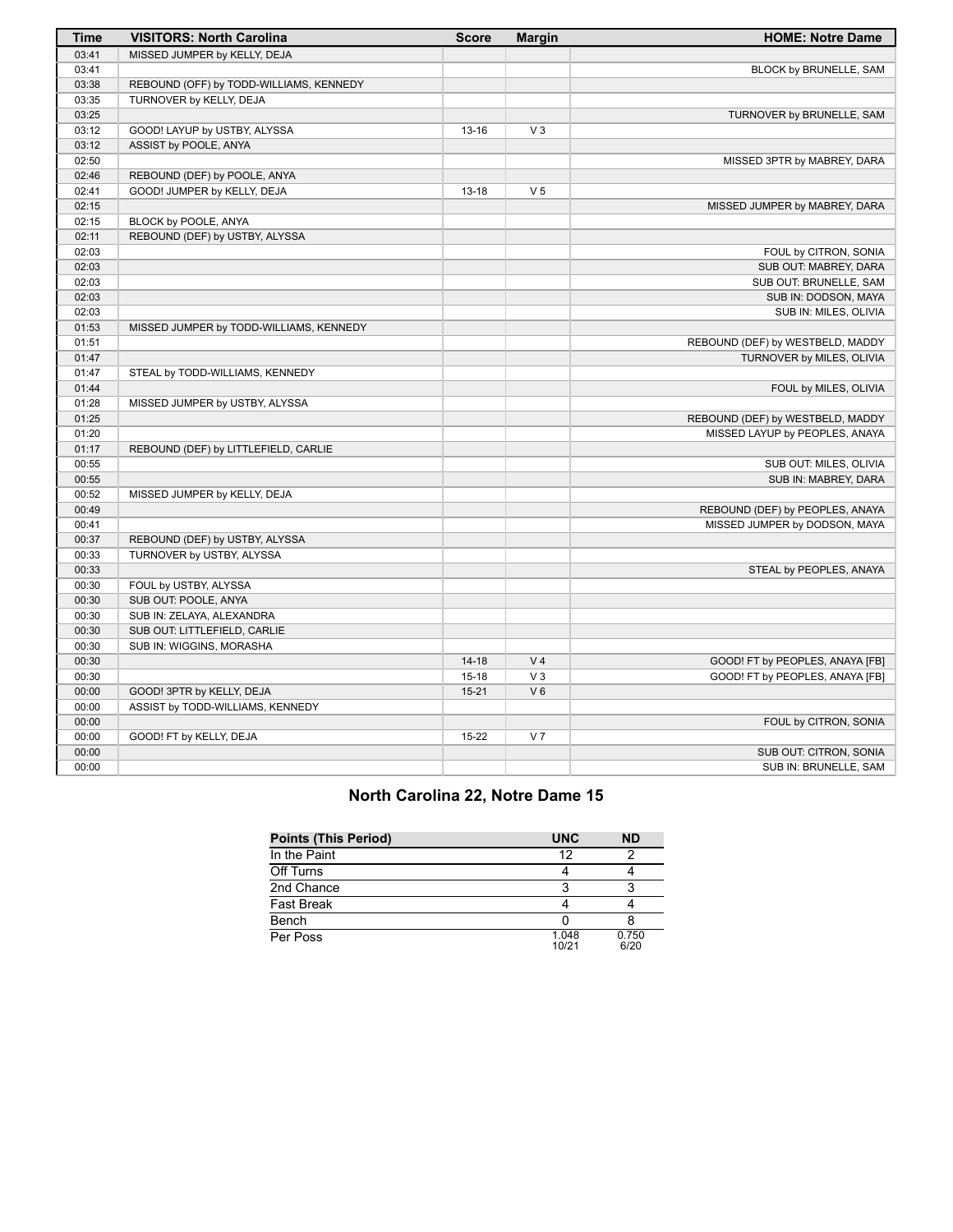# **Official Box Score North Carolina vs Notre Dame Second Quarter Statistics Only January 16, 2022 at Purcell Pavilion at the Joyce Center**



# **North Carolina 12**

| No. | Plaver                  | S. | <b>Pts</b>    | <b>FG</b> | 3FG     | <b>FT</b> | 0R | DR       | TR             | <b>PF</b>     | A           | TO       | <b>B</b> lk | Stl      | <b>Min</b> | $+/-$ |
|-----|-------------------------|----|---------------|-----------|---------|-----------|----|----------|----------------|---------------|-------------|----------|-------------|----------|------------|-------|
| 01  | <b>USTBY, ALYSSA</b>    | G  | 4             | $2 - 5$   | 0-1     | $0 - 0$   | 0  | 1        |                |               |             | 3        | 1           | 0        | 8          | 4     |
| 02  | LITTLEFIELD, CARLIE     | G  | $\Omega$      | $0 - 0$   | $0 - 0$ | $0-0$     | 0  | $\Omega$ | $\overline{0}$ | 0             | 0           | 2        | $\Omega$    | $\Omega$ | 8          | -5    |
| 03  | TODD-WILLIAMS, KENNEDY  | G  | 4             | $1 - 2$   | 0-1     | $2 - 2$   |    | 2        | 3              | 1             | $\Omega$    | 0        | $\Omega$    | $\Omega$ | 10         | -6    |
| 25  | <b>KELLY, DEJA</b>      | G  | $\Omega$      | $0 - 2$   | $0 - 1$ | $0 - 0$   | 0  |          |                |               |             |          | $\Omega$    | $\Omega$ | 8          | -3    |
| -31 | POOLE, ANYA             | F  | 2             | $1 - 1$   | $0 - 0$ | $0 - 0$   | 1  | 3        | 4              | 1             | $\mathbf 0$ | 0        | $\Omega$    | $\Omega$ | 6          | -6    |
| 00  | ZELAYA, ALEXANDRA       | F. | $\mathcal{P}$ | $1 - 2$   | $0 - 0$ | $0 - 0$   | 0  |          |                | 0             | $\Omega$    | 0        | $\Omega$    | $\Omega$ | 5          | -3    |
| 20  | ADAMS, DESTINY          | F  | <sup>0</sup>  | $0 - 1$   | $0-0$   | $0 - 0$   |    | $\Omega$ | 1              | 0             | $\Omega$    | $\Omega$ | 0           | $\Omega$ |            | $-7$  |
| 24  | <b>WIGGINS, MORASHA</b> | G  | $\Omega$      | $0 - 0$   | $0 - 0$ | $0-0$     | 0  | $\Omega$ | $\mathbf{0}$   | $\mathcal{P}$ |             | $\Omega$ | $\Omega$    | $\Omega$ | 3          | $-3$  |
|     | <b>TEAM</b>             |    |               | $0-0$     |         |           |    | $\Omega$ | 1              | 0             |             | 0        |             |          |            |       |
|     | <b>TOTALS</b>           |    | $12-$         | $5 - 13$  | $0 - 3$ | $2 - 2$   |    | 8        | 12             | 6             | 3           | 6        |             |          | 50         |       |

| <b>Shooting By Period</b><br>Period | FG        | FG%   | 3FG      | 3FG%   | FT    | FT%   |
|-------------------------------------|-----------|-------|----------|--------|-------|-------|
| 2nd Half                            | $5-13$    | 38%   | 0-3      | $00\%$ | $2-2$ | 100%  |
| 2nd Half                            | $11 - 36$ | 31%   | $5 - 15$ | 33%    | $4-5$ | 80%   |
| Game                                | 25-67     | 37.3% | 8-23     | 34.8%  | 7-8   | 87.5% |

# **Notre Dame 18**

| No. | Player                 | S  | <b>Pts</b> | FG      | 3FG     | FT      | <b>OR</b> | <b>DR</b> | <b>TR</b>    | <b>PF</b>      | $\mathsf{A}$   | TO               | <b>B</b> lk | Stl      | Min            | $+/-$    |
|-----|------------------------|----|------------|---------|---------|---------|-----------|-----------|--------------|----------------|----------------|------------------|-------------|----------|----------------|----------|
| 00  | DODSON, MAYA           | F. | 5          | $1 - 2$ | $0 - 0$ | 3-4     |           | 2         | 3            | 0              | 0              | 0                |             |          |                | 10       |
| 01  | <b>MABREY, DARA</b>    | G  | 8          | $3 - 4$ | $2 - 3$ | $0 - 0$ | 0         | 0         | $\mathbf{0}$ | 0              |                | 0                | 0           |          | 10             | 6        |
| 05  | MILES, OLIVIA          | G  | 2          | $1 - 2$ | $0 - 1$ | 0-0     | 0         | 1         |              | 2              | 2              | 2                | $\Omega$    |          | 6              | -3       |
| 21  | PEOPLES, ANAYA         | G  | 1          | $0 - 1$ | $0 - 0$ | $1 - 2$ | 0         | 0         | 0            | $\Omega$       | $\overline{1}$ | $\Omega$         | $\Omega$    |          | 10             | -6       |
| 34  | <b>WESTBELD, MADDY</b> | F. | 2          | $1 - 4$ | $0 - 0$ | $0 - 0$ |           | 0         |              | $\Omega$       | 0              | $\Omega$         | 1           | $\Omega$ | 6              | -1       |
| 11  | CITRON, SONIA          | G  | $\Omega$   | $0 - 0$ | $0 - 0$ | $0 - 0$ | 0         | 0         | $\Omega$     | $\overline{0}$ | $\overline{0}$ | 0                | $\Omega$    | $\Omega$ | $\overline{0}$ | $\Omega$ |
| 33  | <b>BRUNELLE, SAM</b>   | F. | $\Omega$   | $0 - 1$ | $0 - 0$ | $0 - 0$ | 0         |           |              | $\Omega$       | $\mathbf 0$    | 0                | 0           | $\Omega$ | 10             | 0        |
|     | <b>TEAM</b>            |    |            | 0-0     |         |         | 0         | 0         | $\Omega$     | 0              |                | 0                |             |          |                |          |
|     | <b>TOTALS</b>          |    |            | 18 6-14 | 2-4     | $4 - 6$ | 2         | 4         | 6            | $\mathcal{P}$  | 4              | $\boldsymbol{P}$ | 2           | 3        | -50            |          |

| <b>Shooting By Period</b><br>Period | FG    | FG%   | 3FG      | 3FG%  | FТ       | FT%   |
|-------------------------------------|-------|-------|----------|-------|----------|-------|
| 2nd Half                            | ճ-14  | 43%   | $2 - 4$  | 50%   | 4-6      | 67%   |
| 2nd Half                            | 12-32 | 38%   | 4-13     | 31%   | $9 - 14$ | 64%   |
| Game                                | 22-59 | 37.3% | $9 - 23$ | 39.1% | 17-24    | 70.8% |

| Game Notes:                                                           | <b>Score</b> | 1st | 2nd | 3rd | 4th | <b>TOT</b> | <b>Points (This Period)</b> | <b>UNC</b>    | <b>ND</b>     |
|-----------------------------------------------------------------------|--------------|-----|-----|-----|-----|------------|-----------------------------|---------------|---------------|
| Officials: Dee Kantner, Talisa Green, Mark Berger<br>Attendance: 5905 | <b>UNC</b>   | 22  |     | 14  |     | 65         | In the Paint                |               |               |
|                                                                       | ND           | 15  | 18  | 21  | 16  | 70         | Off Turns                   |               |               |
| Start Time: 06:00 PM                                                  |              |     |     |     |     |            | 2nd Chance                  |               |               |
| Conference Game:                                                      |              |     |     |     |     |            | Fast Break                  |               |               |
|                                                                       |              |     |     |     |     |            | Bench                       |               |               |
|                                                                       |              |     |     |     |     |            | Per Poss                    | 0.706<br>6/17 | 1.125<br>8/16 |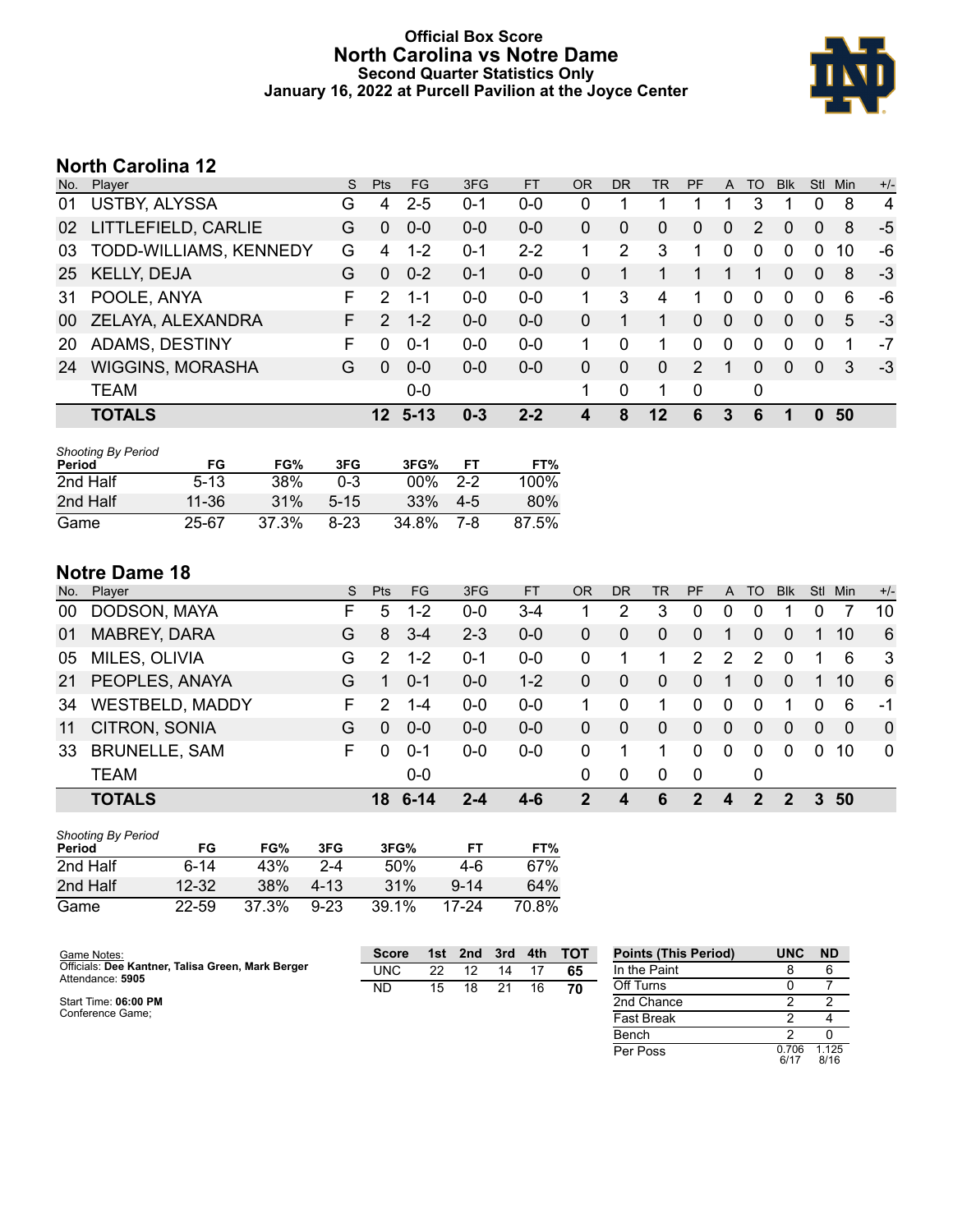# **Official Play-By-Play North Carolina vs Notre Dame Second Quarter January 16, 2022 at Purcell Pavilion at the Joyce Center**



## **Period 2**

#### **Starters:**

North Carolina: 1 USTBY,ALYSSA (G); 2 LITTLEFIELD,CARLIE (G); 3 TODD-WILLIAMS,KENNEDY (G); 25 KELLY,DEJA (G); 31 POOLE,ANYA (F);<br>Notre Dame: 0 DODSON,MAYA (F); 1 MABREY,DARA (G); 5 MILES,OLIVIA (G); 21 PEOPLES,ANAYA (G); 3

| <b>Time</b> | <b>VISITORS: North Carolina</b>         | <b>Score</b> | <b>Margin</b>  | <b>HOME: Notre Dame</b>           |
|-------------|-----------------------------------------|--------------|----------------|-----------------------------------|
| 10:00       |                                         |              |                | SUB OUT: WESTBELD, MADDY          |
| 10:00       |                                         |              |                | SUB IN: MILES, OLIVIA             |
| 09:34       |                                         |              |                | MISSED 3PTR by MILES, OLIVIA      |
| 09:30       |                                         |              |                | REBOUND (OFF) by DODSON, MAYA     |
| 09:29       |                                         | 17-22        | V <sub>5</sub> | GOOD! LAYUP by DODSON, MAYA       |
| 09:12       | GOOD! LAYUP by ZELAYA, ALEXANDRA        | $17 - 24$    | V <sub>7</sub> |                                   |
| 09:12       | ASSIST by USTBY, ALYSSA                 |              |                |                                   |
| 08:58       |                                         | $20 - 24$    | V <sub>4</sub> | GOOD! 3PTR by MABREY, DARA        |
| 08:58       |                                         |              |                | ASSIST by PEOPLES, ANAYA          |
| 08:40       | GOOD! JUMPER by USTBY, ALYSSA           | $20 - 26$    | V <sub>6</sub> |                                   |
| 08:40       | ASSIST by WIGGINS, MORASHA              |              |                |                                   |
| 08:28       | FOUL by WIGGINS, MORASHA                |              |                |                                   |
| 08:28       | SUB OUT: WIGGINS, MORASHA               |              |                |                                   |
| 08:28       | SUB IN: LITTLEFIELD, CARLIE             |              |                |                                   |
| 08:28       |                                         | $21 - 26$    | V <sub>5</sub> | GOOD! FT by PEOPLES, ANAYA        |
| 08:28       |                                         |              |                | MISSED FT by PEOPLES, ANAYA       |
| 08:25       | REBOUND (DEF) by TODD-WILLIAMS, KENNEDY |              |                |                                   |
| 08:02       |                                         |              |                | FOUL by MILES, OLIVIA             |
| 08:02       |                                         |              |                | SUB OUT: DODSON, MAYA             |
| 08:02       |                                         |              |                | SUB IN: WESTBELD, MADDY           |
| 08:02       | GOOD! FT by TODD-WILLIAMS, KENNEDY      | $21 - 27$    | $V_6$          |                                   |
| 08:02       | GOOD! FT by TODD-WILLIAMS, KENNEDY      | $21 - 28$    | V <sub>7</sub> |                                   |
| 07:54       |                                         |              |                | TURNOVER by MILES, OLIVIA         |
| 07:39       | MISSED LAYUP by USTBY, ALYSSA           |              |                |                                   |
| 07:37       |                                         |              |                |                                   |
|             |                                         |              |                | REBOUND (DEF) by MILES, OLIVIA    |
| 07:10       |                                         |              |                | MISSED JUMPER by WESTBELD, MADDY  |
| 07:07       | REBOUND (DEF) by ZELAYA, ALEXANDRA      |              |                |                                   |
| 06:55       | MISSED 3PTR by KELLY, DEJA              |              |                |                                   |
| 06:51       |                                         |              |                | REBOUND (DEF) by BRUNELLE, SAM    |
| 06:28       |                                         |              |                | MISSED 3PTR by MABREY, DARA       |
| 06:25       | REBOUND (DEF) by TODD-WILLIAMS, KENNEDY |              |                |                                   |
| 06:19       | TURNOVER by USTBY, ALYSSA               |              |                |                                   |
| 06:19       | SUB OUT: ZELAYA, ALEXANDRA              |              |                |                                   |
| 06:19       | SUB IN: POOLE, ANYA                     |              |                |                                   |
| 06:02       |                                         |              |                | MISSED LAYUP by BRUNELLE, SAM     |
| 05:58       | REBOUND (DEF) by POOLE, ANYA            |              |                |                                   |
| 05:45       | TURNOVER by USTBY, ALYSSA               |              |                |                                   |
| 05:45       |                                         |              |                | STEAL by PEOPLES, ANAYA           |
| 05:39       |                                         |              |                | MISSED LAYUP by PEOPLES, ANAYA    |
| 05:39       | BLOCK by USTBY, ALYSSA                  |              |                |                                   |
| 05:36       | REBOUND (DEF) by KELLY, DEJA            |              |                |                                   |
| 05:29       | MISSED 3PTR by USTBY, ALYSSA            |              |                |                                   |
| 05:26       | REBOUND (OFF) by TODD-WILLIAMS, KENNEDY |              |                |                                   |
| 05:26       | GOOD! LAYUP by TODD-WILLIAMS, KENNEDY   | $21 - 30$    | V <sub>9</sub> |                                   |
| 05:26       |                                         |              |                | TIMEOUT 30SEC                     |
| 05:26       |                                         |              |                | SUB OUT: WESTBELD, MADDY          |
| 05:26       |                                         |              |                | SUB IN: DODSON, MAYA              |
| 05:26       | SUB OUT: USTBY, ALYSSA                  |              |                |                                   |
| 05:26       | SUB IN: ADAMS, DESTINY                  |              |                |                                   |
| 05:14       |                                         | 24-30        | $V_6$          | GOOD! 3PTR by MABREY, DARA        |
| 05:14       |                                         |              |                | ASSIST by MILES, OLIVIA           |
| 04:54       | MISSED LAYUP by ADAMS, DESTINY          |              |                |                                   |
| 04:54       |                                         |              |                | BLOCK by DODSON, MAYA             |
| 04:50       | REBOUND (OFF) by ADAMS, DESTINY         |              |                |                                   |
| 04:50       | MISSED 3PTR by TODD-WILLIAMS, KENNEDY   |              |                |                                   |
| 04:47       | REBOUND (OFF) by POOLE, ANYA            |              |                |                                   |
| 04:43       |                                         |              |                |                                   |
|             | TURNOVER by KELLY, DEJA                 |              |                |                                   |
| 04:43       |                                         |              |                | STEAL by MABREY, DARA             |
| 04:38       |                                         | 26-30        | V <sub>4</sub> | GOOD! LAYUP by MABREY, DARA [FB]  |
| 04:38       |                                         |              |                | ASSIST by MILES, OLIVIA           |
| 04:12       | TURNOVER by LITTLEFIELD, CARLIE         |              |                |                                   |
| 04:12       |                                         |              |                | STEAL by MILES, OLIVIA            |
| 04:07       |                                         | 28-30        | V <sub>2</sub> | GOOD! LAYUP by MILES, OLIVIA [FB] |
| 04:07       |                                         |              |                | ASSIST by MABREY, DARA            |
| 04:07       | TIMEOUT 30SEC                           |              |                |                                   |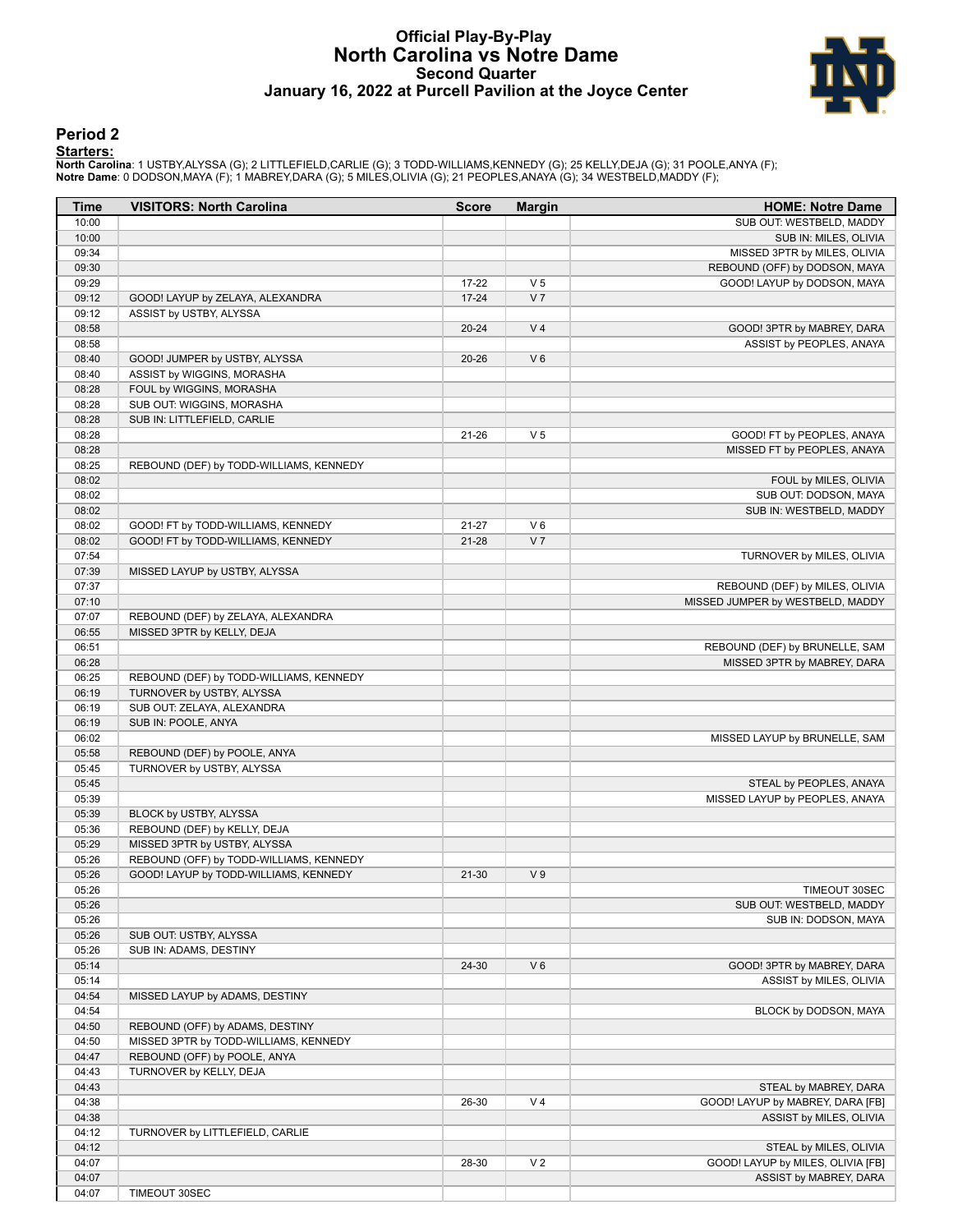| <b>Time</b> | <b>VISITORS: North Carolina</b>   | <b>Score</b> | <b>Margin</b>  | <b>HOME: Notre Dame</b>          |
|-------------|-----------------------------------|--------------|----------------|----------------------------------|
| 04:07       | SUB OUT: ADAMS, DESTINY           |              |                |                                  |
| 04:07       | SUB IN: USTBY, ALYSSA             |              |                |                                  |
| 03:56       | GOOD! JUMPER by USTBY, ALYSSA     | 28-32        | V <sub>4</sub> |                                  |
| 03:44       |                                   |              |                | TIMEOUT 30SEC                    |
| 03:39       |                                   |              |                | FOUL by MILES, OLIVIA            |
| 03:39       |                                   |              |                | TURNOVER by MILES, OLIVIA        |
| 03:39       |                                   |              |                | SUB OUT: MILES, OLIVIA           |
| 03:39       |                                   |              |                | SUB IN: WESTBELD, MADDY          |
| 03:13       | MISSED JUMPER by USTBY, ALYSSA    |              |                |                                  |
| 03:10       |                                   |              |                | REBOUND (DEF) by DODSON, MAYA    |
| 03:03       | FOUL by KELLY, DEJA               |              |                |                                  |
| 03:03       |                                   | 29-32        | $V_3$          | GOOD! FT by DODSON, MAYA         |
| 03:03       |                                   | 30-32        | V <sub>2</sub> | GOOD! FT by DODSON, MAYA         |
| 03:03       | MISSED JUMPER by KELLY, DEJA      |              |                |                                  |
| 03:03       |                                   |              |                | REBOUND (DEF) by DODSON, MAYA    |
| 02:19       |                                   |              |                | MISSED JUMPER by DODSON, MAYA    |
| 02:15       | REBOUND (DEF) by USTBY, ALYSSA    |              |                |                                  |
| 02:12       | GOOD! LAYUP by POOLE, ANYA [FB]   | $30 - 34$    | V <sub>4</sub> |                                  |
| 02:12       | ASSIST by KELLY, DEJA             |              |                |                                  |
| 01:55       | FOUL by POOLE, ANYA               |              |                |                                  |
| 01:53       | SUB OUT: KELLY, DEJA              |              |                |                                  |
| 01:53       | SUB IN: WIGGINS, MORASHA          |              |                |                                  |
| 01:39       |                                   |              |                | MISSED JUMPER by WESTBELD, MADDY |
| 01:37       |                                   |              |                | REBOUND (OFF) by WESTBELD, MADDY |
| 01:37       | FOUL by TODD-WILLIAMS, KENNEDY    |              |                |                                  |
| 01:35       |                                   |              |                | MISSED JUMPER by WESTBELD, MADDY |
| 01:32       | REBOUND (DEF) by POOLE, ANYA      |              |                |                                  |
| 01:30       | FOUL by USTBY, ALYSSA             |              |                |                                  |
| 01:30       | TURNOVER by USTBY, ALYSSA         |              |                |                                  |
| 01:03       | FOUL by WIGGINS, MORASHA          |              |                |                                  |
| 01:03       | SUB OUT: USTBY, ALYSSA            |              |                |                                  |
| 01:03       | SUB IN: ZELAYA, ALEXANDRA         |              |                |                                  |
| 01:03       |                                   | $31 - 34$    | V <sub>3</sub> | GOOD! FT by DODSON, MAYA         |
| 01:03       |                                   |              |                | MISSED FT by DODSON, MAYA        |
| 01:01       | REBOUND (DEF) by POOLE, ANYA      |              |                |                                  |
| 00:42       | MISSED LAYUP by ZELAYA, ALEXANDRA |              |                |                                  |
| 00:42       |                                   |              |                | BLOCK by WESTBELD, MADDY         |
| 00:42       | REBOUND (OFF) by TEAM             |              |                |                                  |
| 00:34       | TURNOVER by LITTLEFIELD, CARLIE   |              |                |                                  |
| 00:06       |                                   | 33-34        | V <sub>1</sub> | GOOD! JUMPER by WESTBELD, MADDY  |

# **North Carolina 34, Notre Dame 33**

| <b>Points (This Period)</b> | <b>UNC</b>    | <b>ND</b>     |
|-----------------------------|---------------|---------------|
| In the Paint                |               |               |
| Off Turns                   |               |               |
| 2nd Chance                  |               |               |
| <b>Fast Break</b>           |               |               |
| Bench                       |               |               |
| Per Poss                    | 0.706<br>6/17 | 1.125<br>8/16 |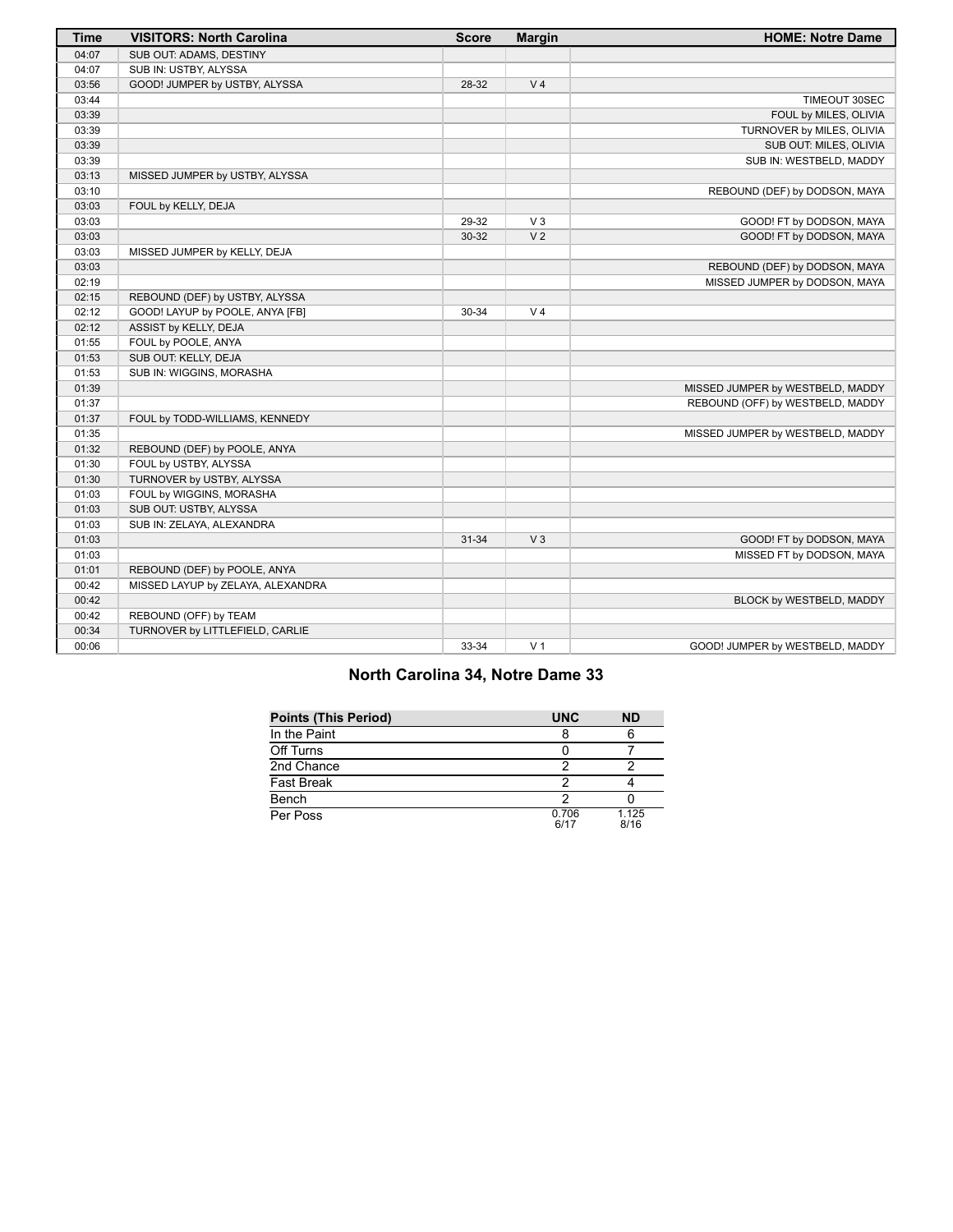# **Official Box Score North Carolina vs Notre Dame Second Half Statistics Only January 16, 2022 at Purcell Pavilion at the Joyce Center**



# **North Carolina 31**

| No.       | Plaver                        | S  | <b>Pts</b>    | <b>FG</b> | 3FG      | <b>FT</b> | 0R       | <b>DR</b> | <b>TR</b> | <b>PF</b>     | A              | TO            | <b>B</b> lk    | Stl            | Min           | $+/-$        |
|-----------|-------------------------------|----|---------------|-----------|----------|-----------|----------|-----------|-----------|---------------|----------------|---------------|----------------|----------------|---------------|--------------|
| 00        | ZELAYA, ALEXANDRA             | F  | 0             | $0 - 1$   | $0 - 0$  | $0 - 0$   |          | 4         | 5         | 1             | 0              |               |                | 0              | 10            | $\mathbf{0}$ |
| 01        | <b>USTBY, ALYSSA</b>          | G  | 7             | $3-9$     | $0 - 0$  | $1 - 2$   |          |           | 2         | 2             |                | 0             |                | 0              | 20            | -6           |
| 02        | LITTLEFIELD, CARLIE           | G  | 6             | $2 - 5$   | $2 - 5$  | $0 - 0$   | 0        | 3         | 3         | 3             | 3              | $\Omega$      | $\Omega$       | 0              | 20            | -6           |
| 03        | <b>TODD-WILLIAMS, KENNEDY</b> | G  | $\mathcal{P}$ | $1 - 4$   | $0 - 2$  | $0 - 0$   | 0        |           | 1         | 3             | 3              | $\mathcal{P}$ | $\Omega$       | $\Omega$       | 18            | $-2$         |
| <b>20</b> | ADAMS, DESTINY                | F  | $\Omega$      | $0 - 0$   | $0 - 0$  | $0 - 0$   | $\Omega$ | 0         | $\Omega$  | $\Omega$      | $\mathbf{0}$   | $\Omega$      | $\Omega$       | $\Omega$       | $\Omega$      | $\Omega$     |
| 24        | <b>WIGGINS, MORASHA</b>       | G  | $\Omega$      | $0 - 1$   | $0 - 1$  | $0 - 0$   | 0        | 1         |           | $\Omega$      | $\overline{0}$ | 0             | $\overline{0}$ | $\overline{0}$ | $\mathcal{P}$ | $-4$         |
| 25        | <b>KELLY, DEJA</b>            | G  | 14            | $4 - 13$  | $3 - 7$  | $3-3$     | 0        | 1         | 1         | $\mathcal{P}$ | 1              | 3             | $\Omega$       |                | 20            | -6           |
| 31        | POOLE, ANYA                   | F. | $\mathcal{P}$ | $1 - 3$   | $0-0$    | $0 - 0$   | 2        | 4         | 6         | 1             | 0              | 1             | 0              | 0              | 10            | -9           |
|           | <b>TEAM</b>                   |    | $\Omega$      | $0 - 0$   | $0 - 0$  | $0-0$     | 4        | 1         | 5.        | $\Omega$      | $\mathbf{0}$   | 1             | $\Omega$       | $\Omega$       | $\Omega$      | $\Omega$     |
|           | <b>TOTALS</b>                 |    | 31            | -11-36    | $5 - 15$ | $4 - 5$   | 8        | 16        | 24        | $12 \,$       | 8              | 8             | $\mathcal{P}$  |                | 100           | $\bf{0}$     |

| <b>Shooting By Period</b><br>Period | FG        | FG%   | 3FG      | 3FG%  | FТ      | FT%   | Last FG Half: UNC 4th-01:08 |
|-------------------------------------|-----------|-------|----------|-------|---------|-------|-----------------------------|
| 2nd Half                            | 11-36     | 31%   | $5-15$   | 33%   | $4 - 5$ | 80%   |                             |
| Game                                | $25 - 67$ | 37.3% | $8 - 23$ | 34.8% | 7-8     | 87.5% |                             |

# **Notre Dame 37**

| No. | Player                 | S. | <b>Pts</b> | <b>FG</b> | 3FG      | FT.      | <b>OR</b> | <b>DR</b>      | TR.            | <b>PF</b>    |          | A TO          | <b>BIK</b>   | Stl      | <b>Min</b> | $+/-$        |
|-----|------------------------|----|------------|-----------|----------|----------|-----------|----------------|----------------|--------------|----------|---------------|--------------|----------|------------|--------------|
| 00  | DODSON, MAYA           | F. | 5          | $2 - 5$   | $0 - 0$  | $1 - 2$  | 4         | 4              | 8              |              | $\Omega$ | 0             | 3            | 0        | 16         | 10           |
| 01  | <b>MABREY, DARA</b>    | G  | 11         | $3 - 7$   | $3 - 7$  | $2 - 2$  | $\Omega$  | $\mathbf{0}$   | $\Omega$       | 1            |          | $\mathcal{P}$ | $\Omega$     |          | 18         | 5            |
| 05  | MILES, OLIVIA          | G  | 5          | $2 - 4$   | $1 - 2$  | $0 - 2$  | 0         | 4              | 4              | 0            | 3        |               |              |          | 15         | -8           |
| 11  | CITRON, SONIA          | G  | 4          | $0 - 5$   | $0 - 2$  | $4 - 4$  | 3         | 5              | 8              | 1            | 1        | $\Omega$      | $\Omega$     | $\Omega$ | 16         | $-2$         |
| 21  | PEOPLES, ANAYA         | G  | $\Omega$   | $0 - 0$   | $0 - 0$  | $0-0$    | $\Omega$  | $\mathbf 0$    | $\Omega$       | 1            | 1        | 0             | $\Omega$     |          | 11         | -8           |
| 33  | <b>BRUNELLE, SAM</b>   | F. | 3          | $1 - 3$   | $0 - 2$  | $1 - 2$  | $\Omega$  | $\overline{0}$ | $\Omega$       | $\mathbf{0}$ | 2        | $\Omega$      | $\Omega$     | 1        | 8          | $-1$         |
| 34  | <b>WESTBELD, MADDY</b> | F. | 9          | $4 - 8$   | $0 - 0$  | $1 - 2$  |           |                | $\overline{2}$ | $\Omega$     | 2        | $\Omega$      | $\Omega$     | $\Omega$ | 16         | -3           |
|     | <b>TEAM</b>            |    | 0          | $0 - 0$   | $0 - 0$  | $0 - 0$  | $\Omega$  |                |                | 0            | $\Omega$ | 2             | $\Omega$     | $\Omega$ | $\Omega$   | $\Omega$     |
|     | <b>TOTALS</b>          |    |            | 37 12-32  | $4 - 13$ | $9 - 14$ | 8         | 15             | 23             | 4            | 10       | 5             | $\mathbf{a}$ | 4        | 100        | $\mathbf{0}$ |

| <b>Shooting By Period</b><br>Period | FG        | FG%   | 3FG       | 3FG%     |           | FT%   |
|-------------------------------------|-----------|-------|-----------|----------|-----------|-------|
| 2nd Half                            | $12 - 32$ | 38%   | $4 - 1.3$ | 31%      | $9 - 14$  | 64%   |
| Game                                | $22 - 59$ | 37.3% | $9 - 23$  | $39.1\%$ | $17 - 24$ | 70.8% |

*Last FG Half:* ND 4th-02:43

| Game Notes:                                                           | <b>Score</b> | 1st. | 2nd | 3rd | 4th | <b>- тот</b> | <b>Points from (This Period)</b> | UNC ND |    |
|-----------------------------------------------------------------------|--------------|------|-----|-----|-----|--------------|----------------------------------|--------|----|
| Officials: Dee Kantner, Talisa Green, Mark Berger<br>Attendance: 5905 | <b>UNC</b>   | 22   | 12  | 14  |     | 65           | In the Paint                     |        | 14 |
|                                                                       | ND           | 15   | 18  | 21  | 16  | 70           | Off Turns                        |        | 11 |
| Start Time: 06:00 PM                                                  |              |      |     |     |     |              | 2nd Chance                       |        |    |
| Conference Game:                                                      |              |      |     |     |     |              | <b>Fast Break</b>                |        |    |
|                                                                       |              |      |     |     |     |              | Bench                            |        |    |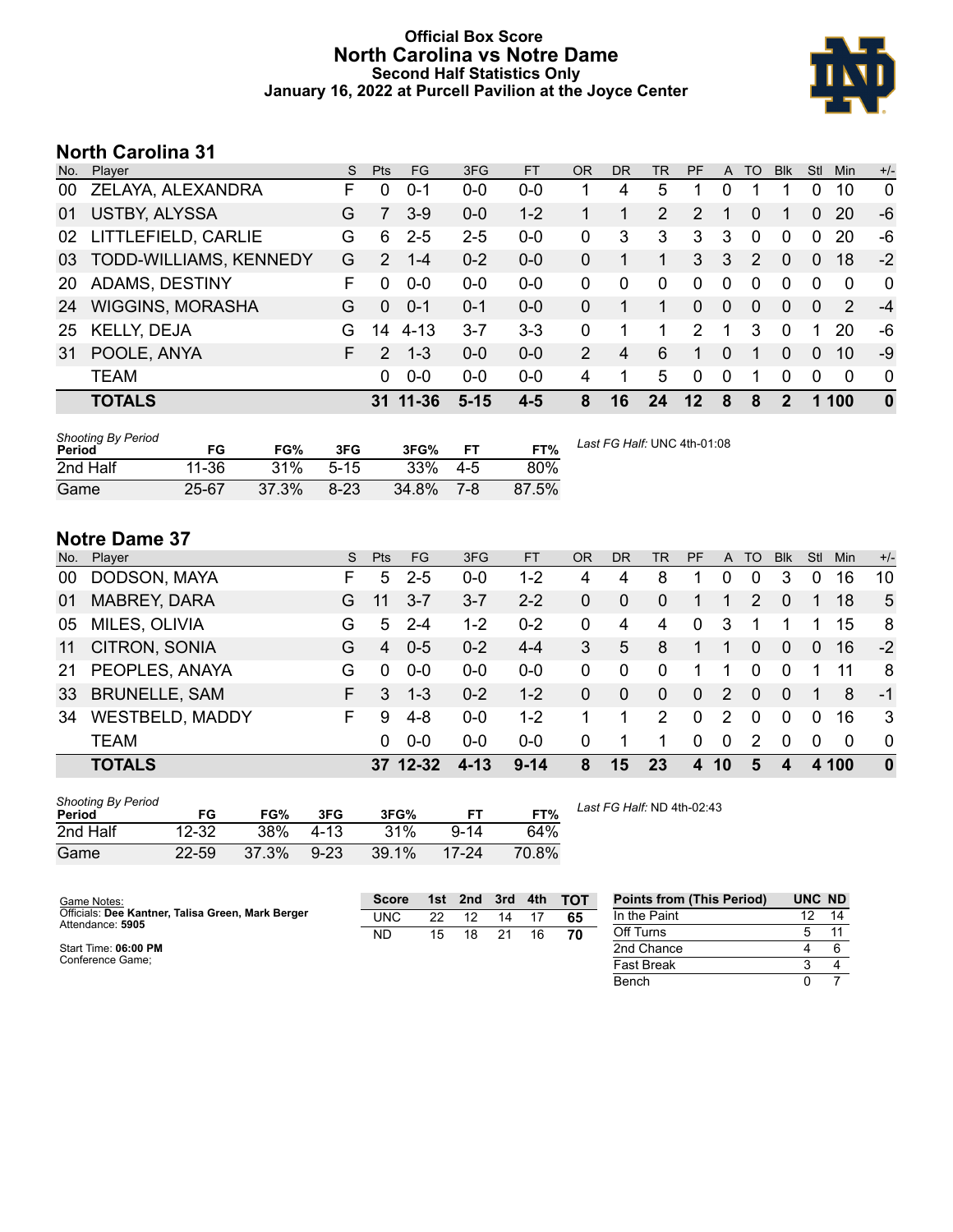# **Official Box Score North Carolina vs Notre Dame Third Quarter Statistics Only January 16, 2022 at Purcell Pavilion at the Joyce Center**



# **North Carolina 31**

| No.       | Plaver                  | S. | Pts           | <b>FG</b> | 3FG     | <b>FT</b> | 0R | <b>DR</b> | <b>TR</b> | <b>PF</b>    | A            | TO | <b>Blk</b> | Stl          | Min           | $+/-$          |
|-----------|-------------------------|----|---------------|-----------|---------|-----------|----|-----------|-----------|--------------|--------------|----|------------|--------------|---------------|----------------|
| 01        | USTBY, ALYSSA           | G  | 4             | $2 - 6$   | $0 - 0$ | $0 - 0$   |    | $\Omega$  | 1         | $\Omega$     | 1            | 0  | 0          |              | 10            | $-7$           |
| 02        | LITTLEFIELD, CARLIE     | G  | 3             | $1 - 3$   | $1 - 3$ | $0 - 0$   | 0  | 2         | 2         | 3            | 2            | 0  | 0          | $\Omega$     | 10            | -7             |
| 03.       | TODD-WILLIAMS, KENNEDY  | G  | 2             | 1-1       | $0-0$   | $0-0$     | 0  |           |           | 1            | 1.           | 2  | 0          | $\Omega$     | 8             | $-3$           |
| 25        | KELLY, DEJA             | G  | 3             | $1 - 5$   | $1 - 2$ | $0 - 0$   | 0  |           |           | $\mathbf{0}$ | $\Omega$     | 2  | $\Omega$   | $\Omega$     | 10            | -7             |
| 31        | POOLE, ANYA             | F  | $\mathcal{P}$ | $1 - 2$   | $0 - 0$ | $0 - 0$   | 2  | 3         | 5         | 1            | 0            | 1  | 0          | $\Omega$     | 5             | -7             |
| 00        | ZELAYA, ALEXANDRA       | F. | <sup>0</sup>  | $0 - 1$   | $0 - 0$ | $0 - 0$   | 1. | 3         | 4         | $\Omega$     | $\mathbf{0}$ |    |            | $\Omega$     | 5             | $\overline{0}$ |
| <b>20</b> | ADAMS, DESTINY          | F. | $\Omega$      | $0 - 0$   | $0-0$   | $0 - 0$   | 0  | $\Omega$  | $\Omega$  | 0            | $\mathbf{0}$ | 0  | 0          | $\Omega$     | $\Omega$      | $\Omega$       |
| 24        | <b>WIGGINS, MORASHA</b> | G  | $\Omega$      | $0 - 1$   | $0 - 1$ | $0-0$     | 0  |           |           | $\Omega$     | $\Omega$     | 0  | 0          | $\Omega$     | $\mathcal{P}$ | $-4$           |
|           | <b>TEAM</b>             |    |               | $0-0$     |         |           | 0  | 1         | 1         | $\Omega$     |              | 0  |            |              |               |                |
|           | <b>TOTALS</b>           |    | 14            | $6 - 19$  | $2 - 6$ | $0 - 0$   | 4  | $12 \,$   | 16        | 5            | 4            | 6  |            | <sup>0</sup> | 50            |                |

| <b>Shooting By Period</b><br>Period | FG    | FG%   | 3FG      | 3FG%  | FТ  | FT%   |
|-------------------------------------|-------|-------|----------|-------|-----|-------|
| 2nd Half                            | 0-0   | 0%    | ባ-በ      | $0\%$ | 0-0 | 0%    |
| Game                                | 25-67 | 37.3% | $8 - 23$ | 34.8% | 7-8 | 87.5% |

# **Notre Dame 37**

| No. | Player                 | S  | <b>Pts</b> | <b>FG</b> | 3FG     | <b>FT</b> | OR       | DR           | TR           | <b>PF</b> | A            | TO       | <b>Blk</b>     | <b>Stl</b>     | Min | $+/-$ |
|-----|------------------------|----|------------|-----------|---------|-----------|----------|--------------|--------------|-----------|--------------|----------|----------------|----------------|-----|-------|
| 00  | DODSON, MAYA           | F. | 2          | $1 - 3$   | $0 - 0$ | $0-0$     | 2        | 3            | 5            | 0         | 0            |          |                |                | 8   | 6     |
| 01  | <b>MABREY, DARA</b>    | G  | 6          | $2 - 5$   | $2 - 5$ | $0-0$     | 0        | 0            | 0            | 1         | $\Omega$     | 0        | 0              |                | 9   | -9    |
| 05  | MILES, OLIVIA          | G  | 5          | $2 - 4$   | $1 - 2$ | $0-0$     | 0        | 2            | 2            | 0         | 3            | $\Omega$ | $\Omega$       |                | 8   | -3    |
| 21  | PEOPLES, ANAYA         | G  | $\Omega$   | $0 - 0$   | $0 - 0$ | $0-0$     | 0        | $\mathbf{0}$ | $\mathbf{0}$ | $\Omega$  | $\mathbf{1}$ | $\Omega$ | $\Omega$       |                |     | 11    |
| 34  | <b>WESTBELD, MADDY</b> | F. | 5          | $2 - 5$   | $0 - 0$ | $1 - 2$   | $\Omega$ |              | 1.           | $\Omega$  | 2            | $\Omega$ | $\Omega$       | $\Omega$       | -9  | -9    |
| 11  | CITRON, SONIA          | G  | $\Omega$   | $0 - 2$   | $0 - 1$ | $0 - 0$   | 1.       | 2            | 3            | 0         |              | $\Omega$ | $\overline{0}$ | $\overline{0}$ | 6   | $-2$  |
| 33  | <b>BRUNELLE, SAM</b>   | F. | 3          | $1 - 2$   | $0 - 1$ | $1 - 2$   | 0        | $\mathbf{0}$ | $\Omega$     | 0         | $\Omega$     | $\Omega$ | $\Omega$       |                | 3   | -1    |
|     | <b>TEAM</b>            |    |            | $0-0$     |         |           | $\Omega$ | 0            | $\Omega$     | 0         |              | 0        |                |                |     |       |
|     | <b>TOTALS</b>          |    | 21         | 8-21      | $3-9$   | $2 - 4$   | 3        | 8            | 11           |           |              | O        |                | 4              | 50  |       |

| <b>Shooting By Period</b><br>Period | FG        | FG%   | 3FG      | 3FG%  |       | FT%   |
|-------------------------------------|-----------|-------|----------|-------|-------|-------|
| 2nd Half                            | 0-0       | ገ%    | ი-ი      | $0\%$ | 0-0   | $0\%$ |
| Game                                | $22 - 59$ | 37.3% | $9 - 23$ | 39.1% | 17-24 | 70.8% |

| Game Notes:                                                           | <b>Score</b> | 1st l | 2nd | 3rd | 4th | <b>- тот</b> | <b>Points (This Period)</b> | <b>UNC</b> | <b>ND</b> |
|-----------------------------------------------------------------------|--------------|-------|-----|-----|-----|--------------|-----------------------------|------------|-----------|
| Officials: Dee Kantner, Talisa Green, Mark Berger<br>Attendance: 5905 | UNC          | 22    |     | 14  |     | 65           | In the Paint                |            |           |
|                                                                       | <b>ND</b>    | 15    | 18  | 21  | 16  | 70           | Off Turns                   |            |           |
| Start Time: 06:00 PM                                                  |              |       |     |     |     |              | 2nd Chance                  |            |           |
| Conference Game;                                                      |              |       |     |     |     |              | <b>Fast Break</b>           |            |           |
|                                                                       |              |       |     |     |     |              | Bench                       |            |           |

Per Poss

 $0.667$ <br> $6/21$ 

1.050 9/20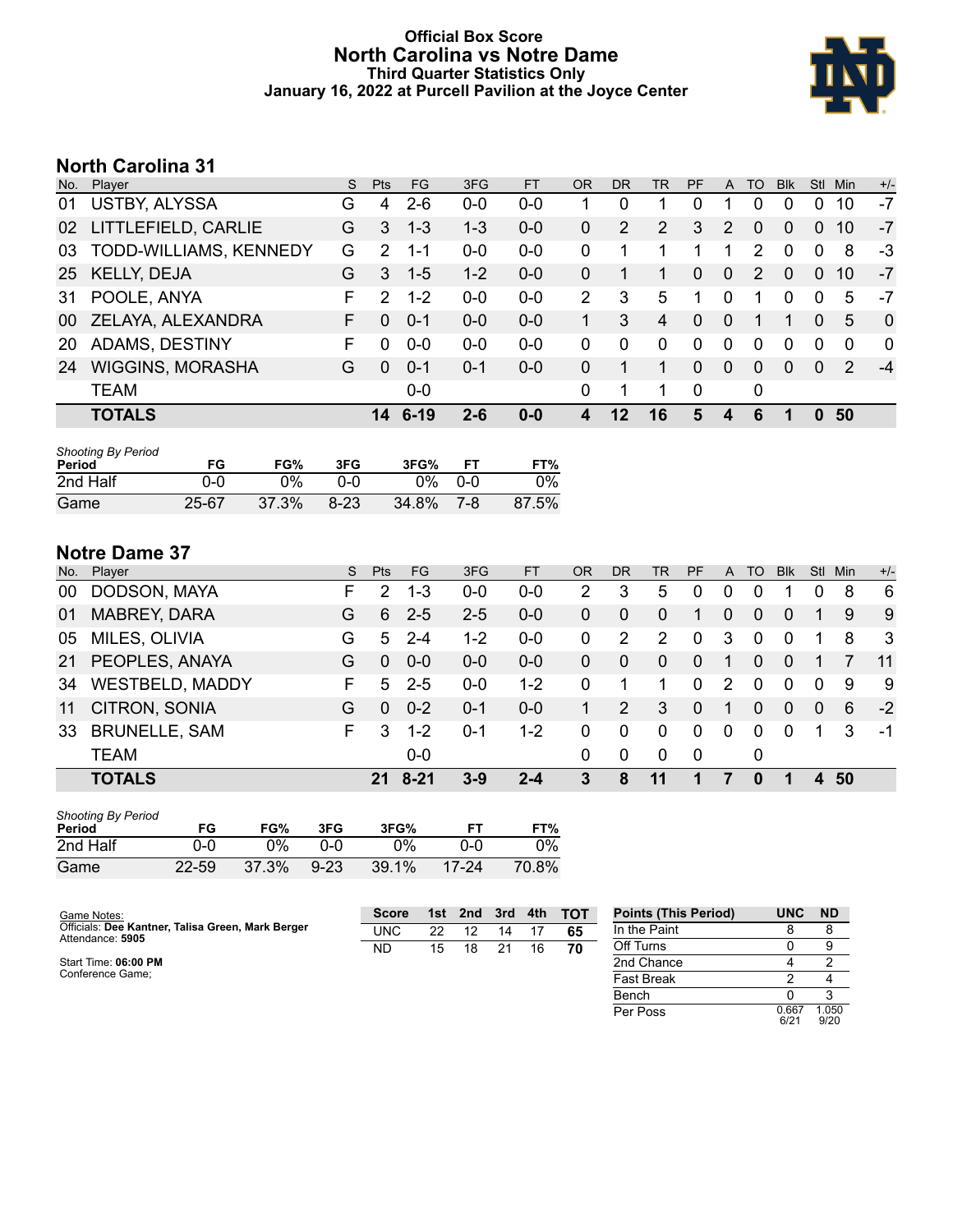# **Official Play-By-Play North Carolina vs Notre Dame Third Quarter January 16, 2022 at Purcell Pavilion at the Joyce Center**



## **Period 3**

#### **Starters:**

North Carolina: 1 USTBY,ALYSSA (G); 2 LITTLEFIELD,CARLIE (G); 3 TODD-WILLIAMS,KENNEDY (G); 25 KELLY,DEJA (G); 31 POOLE,ANYA (F);<br>Notre Dame: 0 DODSON,MAYA (F); 1 MABREY,DARA (G); 5 MILES,OLIVIA (G); 21 PEOPLES,ANAYA (G); 3

| Time  | <b>VISITORS: North Carolina</b>    | <b>Score</b> | <b>Margin</b>  | <b>HOME: Notre Dame</b>           |
|-------|------------------------------------|--------------|----------------|-----------------------------------|
| 10:00 |                                    |              |                | SUB OUT: BRUNELLE, SAM            |
| 10:00 |                                    |              |                | SUB IN: MILES, OLIVIA             |
| 10:00 | SUB OUT: ZELAYA, ALEXANDRA         |              |                |                                   |
| 10:00 | SUB OUT: WIGGINS, MORASHA          |              |                |                                   |
| 10:00 | SUB IN: USTBY, ALYSSA              |              |                |                                   |
| 10:00 | SUB IN: KELLY, DEJA                |              |                |                                   |
| 09:49 | GOOD! 3PTR by LITTLEFIELD, CARLIE  | 33-37        | V <sub>4</sub> |                                   |
| 09:49 | ASSIST by USTBY, ALYSSA            |              |                |                                   |
| 09:20 |                                    | 36-37        | V <sub>1</sub> | GOOD! 3PTR by MABREY, DARA        |
| 09:20 |                                    |              |                | ASSIST by MILES, OLIVIA           |
| 09:03 | MISSED JUMPER by USTBY, ALYSSA     |              |                |                                   |
| 09:01 |                                    |              |                | REBOUND (DEF) by MILES, OLIVIA    |
| 09:00 | FOUL by LITTLEFIELD, CARLIE        |              |                |                                   |
| 08:42 |                                    |              |                | MISSED JUMPER by MILES, OLIVIA    |
| 08:39 | REBOUND (DEF) by POOLE, ANYA       |              |                |                                   |
| 08:30 | TURNOVER by KELLY, DEJA            |              |                |                                   |
| 08:18 |                                    | 39-37        | H <sub>2</sub> | GOOD! 3PTR by MILES, OLIVIA       |
| 08:18 |                                    |              |                | ASSIST by PEOPLES, ANAYA          |
| 07:55 | MISSED 3PTR by LITTLEFIELD, CARLIE |              |                |                                   |
| 07:51 |                                    |              |                | REBOUND (DEF) by DODSON, MAYA     |
| 07:44 |                                    | 41-37        | H4             | GOOD! LAYUP by DODSON, MAYA       |
| 07:44 |                                    |              |                | ASSIST by WESTBELD, MADDY         |
| 07:34 | TURNOVER by TODD-WILLIAMS, KENNEDY |              |                |                                   |
| 07:34 |                                    |              |                | STEAL by PEOPLES, ANAYA           |
| 07:29 |                                    |              |                | MISSED 3PTR by MABREY, DARA       |
| 07:28 |                                    |              |                | REBOUND (OFF) by DODSON, MAYA     |
| 07:28 | FOUL by TODD-WILLIAMS, KENNEDY     |              |                |                                   |
| 07:27 |                                    | 43-37        | H <sub>6</sub> | GOOD! JUMPER by WESTBELD, MADDY   |
| 07:27 |                                    |              |                | ASSIST by MILES, OLIVIA           |
| 07:05 | MISSED 3PTR by LITTLEFIELD, CARLIE |              |                |                                   |
| 07:02 |                                    |              |                | REBOUND (DEF) by MILES, OLIVIA    |
| 06:54 |                                    |              |                | MISSED 3PTR by MABREY, DARA       |
| 06:50 | REBOUND (DEF) by POOLE, ANYA       |              |                |                                   |
| 06:50 | TURNOVER by POOLE, ANYA            |              |                |                                   |
| 06:39 |                                    |              |                | MISSED JUMPER by WESTBELD, MADDY  |
| 06:35 |                                    |              |                | REBOUND (OFF) by DODSON, MAYA     |
| 06:35 |                                    |              |                | MISSED LAYUP by DODSON, MAYA      |
| 06:32 | REBOUND (DEF) by KELLY, DEJA       |              |                |                                   |
| 06:29 | <b>TURNOVER by KELLY, DEJA</b>     |              |                |                                   |
| 06:29 |                                    |              |                | STEAL by MILES, OLIVIA            |
| 06:23 |                                    | 45-37        | H <sub>8</sub> | GOOD! LAYUP by MILES, OLIVIA [FB] |
| 06:05 |                                    |              |                | SUB OUT: PEOPLES, ANAYA           |
| 06:05 |                                    |              |                | SUB OUT: WESTBELD, MADDY          |
| 06:05 |                                    |              |                | SUB IN: CITRON, SONIA             |
| 06:05 |                                    |              |                | SUB IN: BRUNELLE, SAM             |
| 05:57 | TURNOVER by TODD-WILLIAMS, KENNEDY |              |                |                                   |
| 05:57 |                                    |              |                | STEAL by MABREY, DARA             |
| 05:52 |                                    |              |                | MISSED 3PTR by BRUNELLE, SAM      |
| 05:47 | REBOUND (DEF) by POOLE, ANYA       |              |                |                                   |
| 05:38 |                                    |              |                | FOUL by MABREY, DARA              |
| 05:37 | MISSED JUMPER by USTBY, ALYSSA     |              |                |                                   |
| 05:33 | REBOUND (OFF) by POOLE, ANYA       |              |                |                                   |
| 05:31 | MISSED LAYUP by POOLE, ANYA        |              |                |                                   |
| 05:29 | REBOUND (OFF) by POOLE, ANYA       |              |                |                                   |
| 05:28 | GOOD! JUMPER by POOLE, ANYA        | 45-39        | H <sub>6</sub> |                                   |
| 05:16 | FOUL by POOLE, ANYA                |              |                |                                   |
| 05:16 |                                    |              |                | SUB OUT: DODSON, MAYA             |
| 05:16 |                                    |              |                | SUB IN: WESTBELD, MADDY           |
| 05:16 | SUB OUT: POOLE, ANYA               |              |                |                                   |
| 05:16 | SUB IN: ZELAYA, ALEXANDRA          |              |                |                                   |
| 05:16 |                                    | 46-39        | H 7            | GOOD! FT by BRUNELLE, SAM         |
| 05:16 |                                    |              |                | MISSED FT by BRUNELLE, SAM        |
| 05:15 |                                    |              |                | REBOUND (OFF) by CITRON, SONIA    |
| 05:13 |                                    |              |                | MISSED JUMPER by CITRON, SONIA    |
| 05:13 | BLOCK by ZELAYA, ALEXANDRA         |              |                |                                   |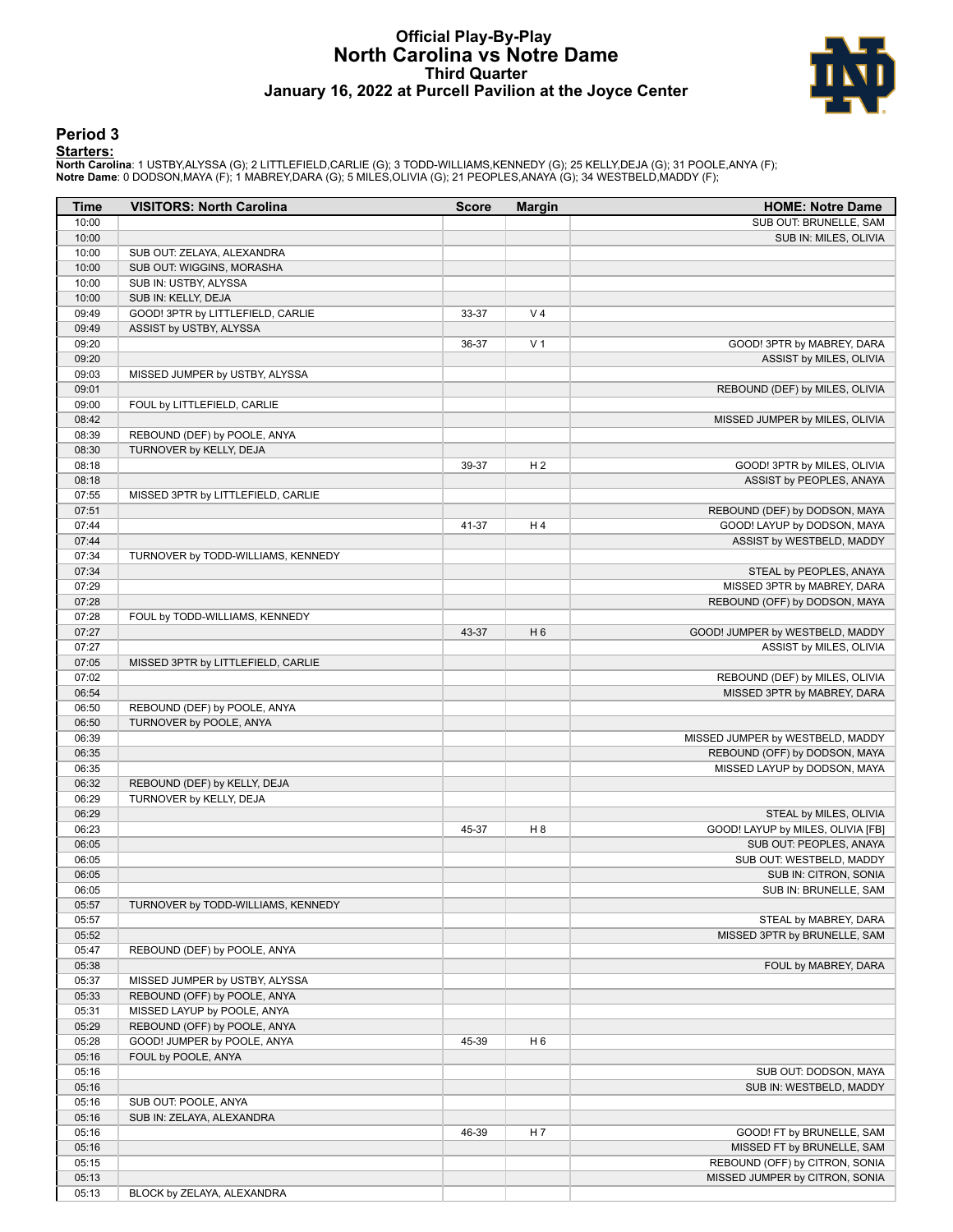| Time           | <b>VISITORS: North Carolina</b>            | <b>Score</b> | <b>Margin</b>  | <b>HOME: Notre Dame</b>                                        |
|----------------|--------------------------------------------|--------------|----------------|----------------------------------------------------------------|
| 05:09          | REBOUND (DEF) by ZELAYA, ALEXANDRA         |              |                |                                                                |
| 05:09          | TURNOVER by ZELAYA, ALEXANDRA              |              |                |                                                                |
| 05:09          |                                            |              |                | STEAL by BRUNELLE, SAM                                         |
| 05:07          |                                            | 48-39        | H <sub>9</sub> | GOOD! LAYUP by WESTBELD, MADDY                                 |
| 05:07          |                                            |              |                | <b>ASSIST by MILES, OLIVIA</b>                                 |
| 04:59          | MISSED JUMPER by KELLY, DEJA               |              |                |                                                                |
| 04:55          |                                            |              |                | REBOUND (DEF) by WESTBELD, MADDY                               |
| 04:50          |                                            | 50-39        | H 11           | GOOD! LAYUP by BRUNELLE, SAM [FB]                              |
| 04:50          |                                            |              |                | ASSIST by CITRON, SONIA                                        |
| 04:34          | MISSED 3PTR by KELLY, DEJA                 |              |                |                                                                |
| 04:31          | REBOUND (OFF) by USTBY, ALYSSA             |              |                |                                                                |
| 04:28          | GOOD! JUMPER by USTBY, ALYSSA              | $50 - 41$    | H9             |                                                                |
| 04:27          | TIMEOUT 30SEC                              |              |                |                                                                |
| 04:27          |                                            |              |                | SUB OUT: MABREY, DARA                                          |
| 04:27          |                                            |              |                | SUB IN: PEOPLES, ANAYA                                         |
| 04:14          | <b>TIMEOUT MEDIA</b>                       |              |                |                                                                |
| 03:57          |                                            |              |                | MISSED JUMPER by WESTBELD, MADDY                               |
| 03:54          | REBOUND (DEF) by LITTLEFIELD, CARLIE       |              |                |                                                                |
| 03:50          | GOOD! LAYUP by USTBY, ALYSSA               | 50-43        | H 7            |                                                                |
| 03:50          | ASSIST by LITTLEFIELD, CARLIE              |              |                |                                                                |
| 03:19          |                                            |              |                | MISSED JUMPER by WESTBELD, MADDY                               |
| 03:17          | REBOUND (DEF) by TEAM                      |              |                |                                                                |
| 03:17          |                                            |              |                | SUB OUT: PEOPLES, ANAYA                                        |
| 03:17<br>03:17 |                                            |              |                | SUB OUT: BRUNELLE, SAM                                         |
| 03:17          |                                            |              |                | SUB IN: DODSON, MAYA                                           |
| 03:07          | MISSED JUMPER by KELLY, DEJA               |              |                | SUB IN: MABREY, DARA                                           |
| 03:03          |                                            |              |                | REBOUND (DEF) by CITRON, SONIA                                 |
| 02:59          |                                            |              |                | MISSED 3PTR by MABREY, DARA                                    |
| 02:56          | REBOUND (DEF) by LITTLEFIELD, CARLIE       |              |                |                                                                |
| 02:53          | GOOD! LAYUP by TODD-WILLIAMS, KENNEDY [FB] | $50 - 45$    | H <sub>5</sub> |                                                                |
| 02:53          | ASSIST by LITTLEFIELD, CARLIE              |              |                |                                                                |
| 02:19          |                                            |              |                | MISSED 3PTR by CITRON, SONIA                                   |
| 02:15          | REBOUND (DEF) by ZELAYA, ALEXANDRA         |              |                |                                                                |
| 02:07          | GOOD! 3PTR by KELLY, DEJA                  | 50-48        | H <sub>2</sub> |                                                                |
| 02:07          | ASSIST by TODD-WILLIAMS, KENNEDY           |              |                |                                                                |
| 01:50          |                                            |              |                | MISSED 3PTR by MILES, OLIVIA                                   |
| 01:46          | REBOUND (DEF) by TODD-WILLIAMS, KENNEDY    |              |                |                                                                |
| 01:42          | MISSED LAYUP by USTBY, ALYSSA              |              |                |                                                                |
| 01:39          |                                            |              |                | REBOUND (DEF) by CITRON, SONIA                                 |
| 01:35          | FOUL by LITTLEFIELD, CARLIE                |              |                |                                                                |
| 01:35          |                                            |              |                | SUB OUT: MILES, OLIVIA                                         |
| 01:35          |                                            |              |                | SUB IN: PEOPLES, ANAYA                                         |
| 01:35          | SUB OUT: TODD-WILLIAMS, KENNEDY            |              |                |                                                                |
| 01:35          | SUB IN: WIGGINS, MORASHA                   |              |                |                                                                |
| 01:15          | FOUL by LITTLEFIELD, CARLIE                |              |                |                                                                |
| 01:15          |                                            | 51-48        | $H_3$          | GOOD! FT by WESTBELD, MADDY                                    |
| 01:15          |                                            |              |                | MISSED FT by WESTBELD, MADDY                                   |
| 01:13          | REBOUND (DEF) by WIGGINS, MORASHA          |              |                |                                                                |
| 01:01          | MISSED 3PTR by WIGGINS, MORASHA            |              |                |                                                                |
| 00:57          | REBOUND (OFF) by ZELAYA, ALEXANDRA         |              |                |                                                                |
| 00:56          | MISSED LAYUP by ZELAYA, ALEXANDRA          |              |                | BLOCK by DODSON, MAYA                                          |
| 00:56          |                                            |              |                |                                                                |
| 00:52<br>00:48 |                                            |              |                | REBOUND (DEF) by DODSON, MAYA<br>MISSED JUMPER by DODSON, MAYA |
| 00:44          | REBOUND (DEF) by ZELAYA, ALEXANDRA         |              |                |                                                                |
| 00:37          | MISSED JUMPER by USTBY, ALYSSA             |              |                |                                                                |
| 00:34          |                                            |              |                | REBOUND (DEF) by DODSON, MAYA                                  |
| 00:18          |                                            | 54-48        | H <sub>6</sub> | GOOD! 3PTR by MABREY, DARA                                     |
| 00:18          |                                            |              |                | ASSIST by WESTBELD, MADDY                                      |
| 00:14          |                                            |              |                | SUB OUT: DODSON, MAYA                                          |
| 00:14          |                                            |              |                | SUB IN: BRUNELLE, SAM                                          |
| 00:00          | MISSED JUMPER by KELLY, DEJA               |              |                |                                                                |
| 00:00          | REBOUND (DEADB) by TEAM                    |              |                |                                                                |
|                |                                            |              |                |                                                                |

# **North Carolina 48, Notre Dame 54**

| <b>Points (This Period)</b> | <b>UNC</b>    | <b>ND</b>     |
|-----------------------------|---------------|---------------|
| In the Paint                |               |               |
| Off Turns                   |               |               |
| 2nd Chance                  |               |               |
| <b>Fast Break</b>           |               |               |
| Bench                       |               |               |
| Per Poss                    | 0.667<br>6/21 | 1.050<br>9/20 |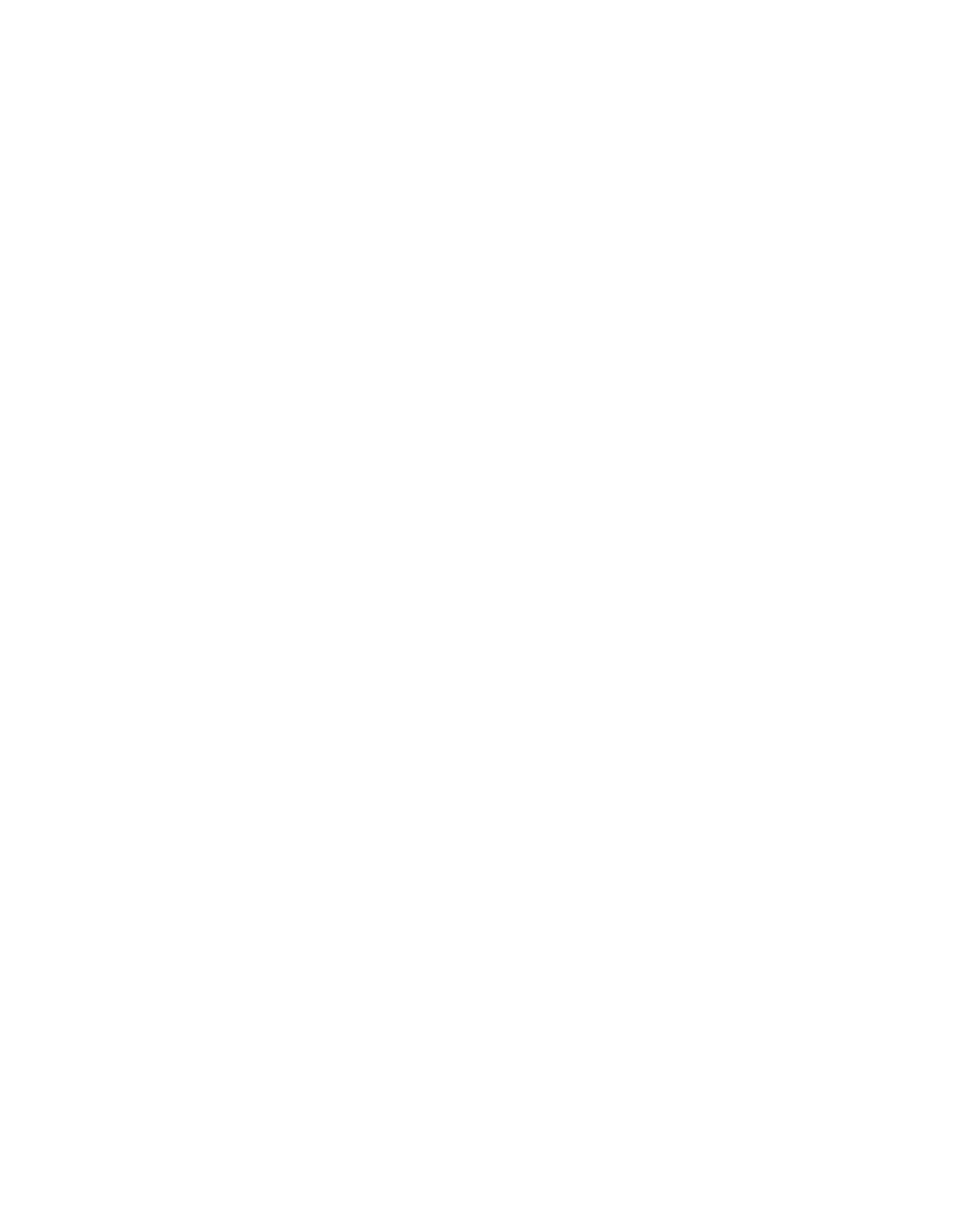# **Official Box Score North Carolina vs Notre Dame Fourth Quarter Statistics Only January 16, 2022 at Purcell Pavilion at the Joyce Center**



# **North Carolina 17**

| No.       | Player                  | S. | <b>Pts</b> | <b>FG</b> | 3FG     | <b>FT</b> | <b>OR</b> | <b>DR</b>        | <b>TR</b>    | <b>PF</b>     | A            | TO       | <b>Blk</b> | Stl      | Min      | $+/-$        |
|-----------|-------------------------|----|------------|-----------|---------|-----------|-----------|------------------|--------------|---------------|--------------|----------|------------|----------|----------|--------------|
| 01        | USTBY, ALYSSA           | G  | 3          | $1 - 3$   | $0 - 0$ | $1 - 2$   | 0         |                  |              | 2             | 0            | 0        |            | 0        | 10       | 1            |
| 02        | LITTLEFIELD, CARLIE     | G  | 3          | $1 - 2$   | $1 - 2$ | $0 - 0$   | 0         | 1                | 1            | 0             |              | 0        | 0          | $\Omega$ | 10       | 1            |
| 03        | TODD-WILLIAMS, KENNEDY  | G  | $\Omega$   | $0 - 3$   | $0 - 2$ | $0 - 0$   | 0         | $\Omega$         | $\mathbf{0}$ | $\mathcal{P}$ | 2            | 0        | 0          | $\Omega$ | 10       | 1            |
| 25        | <b>KELLY, DEJA</b>      | G  | 11         | $3 - 8$   | $2 - 5$ | $3 - 3$   | 0         | $\Omega$         | $\mathbf{0}$ | $\mathcal{P}$ | 1            | 1        | 0          |          | 10       | $\mathbf 1$  |
| 31        | POOLE, ANYA             | F  |            | $0 - 1$   | $0-0$   | $0 - 0$   | 0         | 1                | 1            | 0             | $\mathbf{0}$ | 0        | 0          | $\Omega$ | 5        | $-2$         |
| 00        | ZELAYA, ALEXANDRA       | F. | $\Omega$   | $0 - 0$   | $0 - 0$ | $0 - 0$   | 0         |                  |              | 1             | $\Omega$     | $\Omega$ | 0          | $\Omega$ | 5        | $\mathbf 0$  |
| <b>20</b> | ADAMS, DESTINY          | F  |            | $0 - 0$   | $0-0$   | $0-0$     | 0         | 0                | $\mathbf{0}$ | $\Omega$      | $\mathbf{0}$ | 0        | 0          | $\Omega$ | $\Omega$ | $\mathbf{0}$ |
| 24        | <b>WIGGINS, MORASHA</b> | G  | $\Omega$   | $0 - 0$   | $0 - 0$ | $0 - 0$   | 0         | $\Omega$         | $\Omega$     | $\Omega$      | $\Omega$     | 0        | 0          | $\Omega$ | $\Omega$ | $\mathbf{0}$ |
|           | <b>TEAM</b>             |    |            | 0-0       |         |           | 4         | $\mathbf 0$      | 4            | $\mathbf 0$   |              | 1        |            |          |          |              |
|           | <b>TOTALS</b>           |    | 17         | $5 - 17$  | $3-9$   | $4 - 5$   |           | $\boldsymbol{4}$ | 8            | 7             | 4            | 2        | 1          |          | 50       |              |
|           |                         |    |            |           |         |           |           |                  |              |               |              |          |            |          |          |              |

| <b>Shooting By Period</b> |       |       |        |       |           |       |
|---------------------------|-------|-------|--------|-------|-----------|-------|
| Period                    | FG    | FG%   | 3FG    | 3FG%  | <b>FT</b> | FT%   |
| Game                      | 25-67 | 37.3% | - 8-23 | 34.8% | 7-8       | 87.5% |

# **Notre Dame 16**

| No. | Player                 | S  | <b>Pts</b> | <b>FG</b> | 3FG     | <b>FT</b> | <b>OR</b> | <b>DR</b>    | <b>TR</b> | <b>PF</b>      | A        | TO       | <b>Blk</b>     | Stl            | Min            | $+/-$          |
|-----|------------------------|----|------------|-----------|---------|-----------|-----------|--------------|-----------|----------------|----------|----------|----------------|----------------|----------------|----------------|
| 00  | DODSON, MAYA           | F. | 3          | $1 - 2$   | $0 - 0$ | $1 - 2$   | 2         |              | 3         |                | 0        | $\Omega$ | 2              | 0              | 8              | $\overline{4}$ |
| 01  | <b>MABREY, DARA</b>    | G  | 5          | $1 - 2$   | $1 - 2$ | $2 - 2$   | 0         | 0            | $\Omega$  | $\overline{0}$ |          | 2        | $\overline{0}$ | $\overline{0}$ | 9              | $-4$           |
| 05  | MILES, OLIVIA          | G  | $\Omega$   | $0 - 0$   | $0 - 0$ | $0 - 2$   | 0         | 2            | 2         | $\Omega$       | $\Omega$ |          |                | $\Omega$       |                | -5             |
| 21  | PEOPLES, ANAYA         | G  | $\Omega$   | $0 - 0$   | $0 - 0$ | $0 - 0$   | 0         | $\mathbf{0}$ | $\Omega$  | 1              | $\Omega$ | $\Omega$ | $\overline{0}$ | $\Omega$       | $\overline{4}$ | -3             |
| 34  | <b>WESTBELD, MADDY</b> | F. | 4          | $2 - 3$   | $0-0$   | $0-0$     |           | $\Omega$     |           | $\Omega$       | 0        | $\Omega$ | 0              | 0              |                | -6             |
| 11  | CITRON, SONIA          | G  | 4          | $0 - 3$   | $0 - 1$ | $4 - 4$   | 2         | 3            | 5         | 1              | $\Omega$ | $\Omega$ | $\Omega$       | $\Omega$       | 10             | $\Omega$       |
| 33  | <b>BRUNELLE, SAM</b>   | F  | 0          | $0 - 1$   | $0 - 1$ | $0 - 0$   | 0         | $\Omega$     | $\Omega$  | $\Omega$       | 2        | $\Omega$ | $\Omega$       | 0              | 5              | - 0            |
|     | <b>TEAM</b>            |    |            | $0 - 0$   |         |           | 0         |              |           | $\Omega$       |          | 2        |                |                |                |                |
|     | <b>TOTALS</b>          |    | 16         | $4 - 11$  | 1-4     | $7 - 10$  | 5         | 7            | $12 \,$   | 3              | 3        | 5        | 3              | 0              | 50             |                |

| <b>Shooting By Period</b> |       |       |        |       |         |       |  |  |  |  |  |
|---------------------------|-------|-------|--------|-------|---------|-------|--|--|--|--|--|
| Period                    | FG    | FG%   | 3FG    | 3FG%  |         | FT%   |  |  |  |  |  |
| Game                      | 22-59 | 37.3% | $9-23$ | 39.1% | - 17-24 | 70.8% |  |  |  |  |  |

| Game Notes:                                                           | <b>Score</b> |    | 1st 2nd | 3rd | 4th | тот | <b>Points (This Period)</b> | <b>UNC</b>    | <b>ND</b>     |
|-----------------------------------------------------------------------|--------------|----|---------|-----|-----|-----|-----------------------------|---------------|---------------|
| Officials: Dee Kantner, Talisa Green, Mark Berger<br>Attendance: 5905 | <b>UNC</b>   | 22 | 12      | 14  |     | 65  | In the Paint                |               |               |
|                                                                       | ND           | 15 | 18      | 21  | 16  | 70  | Off Turns                   |               |               |
| Start Time: 06:00 PM                                                  |              |    |         |     |     |     | 2nd Chance                  |               |               |
| Conference Game:                                                      |              |    |         |     |     |     | Fast Break                  |               |               |
|                                                                       |              |    |         |     |     |     | Bench                       |               |               |
|                                                                       |              |    |         |     |     |     | Per Poss                    | 0.810<br>7/21 | 1.067<br>8/15 |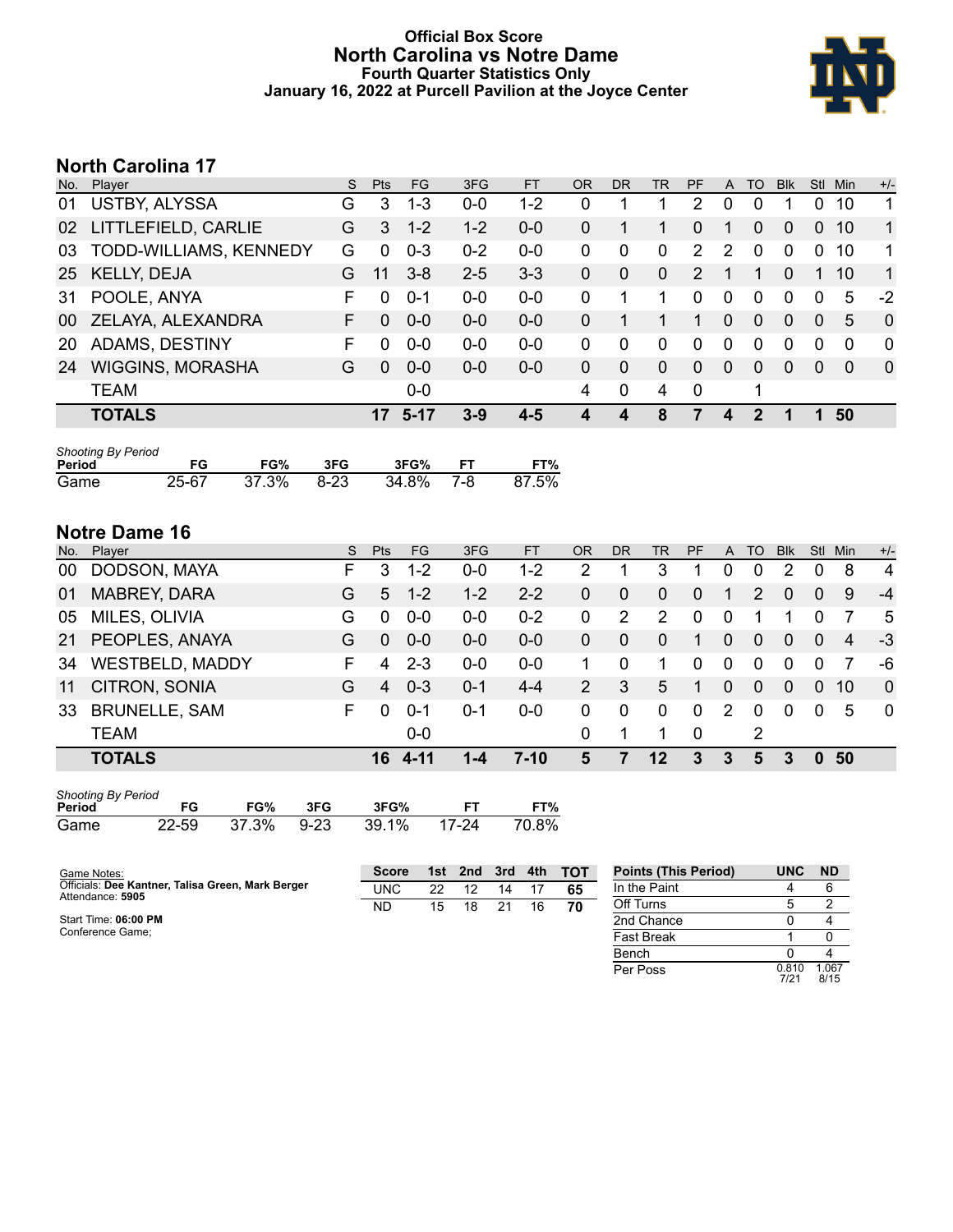# **Official Play-By-Play North Carolina vs Notre Dame Fourth Quarter January 16, 2022 at Purcell Pavilion at the Joyce Center**



#### **Period 4**

#### **Starters:**

North Carolina: 1 USTBY,ALYSSA (G); 2 LITTLEFIELD,CARLIE (G); 3 TODD-WILLIAMS,KENNEDY (G); 25 KELLY,DEJA (G); 31 POOLE,ANYA (F);<br>Notre Dame: 0 DODSON,MAYA (F); 1 MABREY,DARA (G); 5 MILES,OLIVIA (G); 21 PEOPLES,ANAYA (G); 3

| Time           | <b>VISITORS: North Carolina</b>         | <b>Score</b> | <b>Margin</b>  | <b>HOME: Notre Dame</b>                          |
|----------------|-----------------------------------------|--------------|----------------|--------------------------------------------------|
| 10:00          | SUB OUT: WIGGINS, MORASHA               |              |                |                                                  |
| 10:00          | SUB IN: TODD-WILLIAMS, KENNEDY          |              |                |                                                  |
| 09:30          | GOOD! LAYUP by KELLY, DEJA              | 54-50        | H4             |                                                  |
| 09:11          |                                         |              |                | MISSED LAYUP by WESTBELD, MADDY                  |
| 09:09          | REBOUND (DEF) by ZELAYA, ALEXANDRA      |              |                |                                                  |
| 09:01          | GOOD! JUMPER by USTBY, ALYSSA           | 54-52        | H <sub>2</sub> |                                                  |
| 09:01          | ASSIST by TODD-WILLIAMS, KENNEDY        |              |                |                                                  |
| 08:40          |                                         | 56-52        | H4             | GOOD! LAYUP by WESTBELD, MADDY                   |
| 08:40          |                                         |              |                | ASSIST by BRUNELLE, SAM                          |
| 08:17          | GOOD! 3PTR by LITTLEFIELD, CARLIE       | 56-55        | H <sub>1</sub> |                                                  |
| 08:17          | ASSIST by KELLY, DEJA                   |              |                |                                                  |
| 07:44          | FOUL by KELLY, DEJA                     |              |                |                                                  |
| 07:44          |                                         |              |                | SUB OUT: WESTBELD, MADDY                         |
| 07:44          |                                         |              |                | SUB IN: DODSON, MAYA                             |
| 07:42          |                                         | 59-55        | H4             | GOOD! 3PTR by MABREY, DARA                       |
| 07:42<br>07:34 |                                         |              |                | ASSIST by BRUNELLE, SAM                          |
| 07:34          | TURNOVER by KELLY, DEJA                 |              |                |                                                  |
| 07:34          |                                         |              |                | SUB OUT: PEOPLES, ANAYA<br>SUB IN: MILES, OLIVIA |
| 07:13          |                                         |              |                | MISSED JUMPER by CITRON, SONIA                   |
| 07:13          | BLOCK by USTBY, ALYSSA                  |              |                |                                                  |
| 07:09          | REBOUND (DEF) by USTBY, ALYSSA          |              |                |                                                  |
| 07:08          | MISSED LAYUP by USTBY, ALYSSA           |              |                |                                                  |
| 07:08          |                                         |              |                | BLOCK by DODSON, MAYA                            |
| 07:08          |                                         |              |                | REBOUND (DEF) by TEAM                            |
| 06:49          |                                         |              |                | TURNOVER by MABREY, DARA                         |
| 06:37          | MISSED 3PTR by LITTLEFIELD, CARLIE      |              |                |                                                  |
| 06:33          |                                         |              |                | REBOUND (DEF) by CITRON, SONIA                   |
| 06:33          | FOUL by TODD-WILLIAMS, KENNEDY          |              |                |                                                  |
| 06:22          | FOUL by USTBY, ALYSSA                   |              |                |                                                  |
| 06:22          |                                         | 60-55        | H <sub>5</sub> | GOOD! FT by CITRON, SONIA                        |
| 06:22          |                                         | 61-55        | H <sub>6</sub> | GOOD! FT by CITRON, SONIA                        |
| 06:01          | MISSED JUMPER by TODD-WILLIAMS, KENNEDY |              |                |                                                  |
| 05:57          |                                         |              |                | REBOUND (DEF) by CITRON, SONIA                   |
| 05:47          |                                         |              |                | MISSED 3PTR by BRUNELLE, SAM                     |
| 05:44          |                                         |              |                | REBOUND (OFF) by DODSON, MAYA                    |
| 05:42          |                                         |              |                | MISSED LAYUP by DODSON, MAYA                     |
| 05:39          |                                         |              |                | REBOUND (OFF) by CITRON, SONIA                   |
| 05:38          |                                         |              |                | MISSED 3PTR by MABREY, DARA                      |
| 05:34          | REBOUND (DEF) by LITTLEFIELD, CARLIE    |              |                |                                                  |
| 05:29          | GOOD! 3PTR by KELLY, DEJA               | 61-58        | H <sub>3</sub> |                                                  |
| 05:29          | ASSIST by LITTLEFIELD, CARLIE           |              |                |                                                  |
| 05:11          | FOUL by ZELAYA, ALEXANDRA               |              |                |                                                  |
| 05:11          |                                         |              |                | SUB OUT: MABREY, DARA                            |
| 05:11          |                                         |              |                | SUB IN: PEOPLES, ANAYA                           |
| 05:11          | SUB OUT: ZELAYA, ALEXANDRA              |              |                |                                                  |
| 05:11          | SUB IN: POOLE, ANYA                     |              |                |                                                  |
| 05:11          |                                         | 62-58        | H4             | GOOD! FT by DODSON, MAYA                         |
| 05:11          |                                         |              |                | MISSED FT by DODSON, MAYA                        |
| 05:11          | FOUL by USTBY, ALYSSA                   |              |                |                                                  |
| 05:11          |                                         | 63-58        | H <sub>5</sub> | GOOD! FT by CITRON, SONIA                        |
| 05:11          |                                         | 64-58        | H <sub>6</sub> | GOOD! FT by CITRON, SONIA                        |
| 05:10          |                                         |              |                | REBOUND (OFF) by CITRON, SONIA                   |
| 04:55          | MISSED JUMPER by KELLY, DEJA            |              |                |                                                  |
| 04:52          | REBOUND (OFF) by TEAM                   |              |                |                                                  |
| 04:52          | <b>TIMEOUT MEDIA</b>                    |              |                |                                                  |
| 04:52          |                                         |              |                | SUB OUT: BRUNELLE, SAM                           |
| 04:52          |                                         |              |                | SUB IN: WESTBELD, MADDY                          |
| 04:32          | MISSED 3PTR by KELLY, DEJA              |              |                |                                                  |
| 04:32          |                                         |              |                | BLOCK by MILES, OLIVIA                           |
| 04:31          | REBOUND (DEADB) by TEAM                 |              |                |                                                  |
| 04:31          | TURNOVER by TEAM                        |              |                |                                                  |
| 04:31          |                                         |              |                | SUB OUT: PEOPLES, ANAYA                          |
| 04:31          |                                         |              |                | SUB IN: MABREY, DARA                             |
| 04:05          |                                         |              |                | MISSED 3PTR by CITRON, SONIA                     |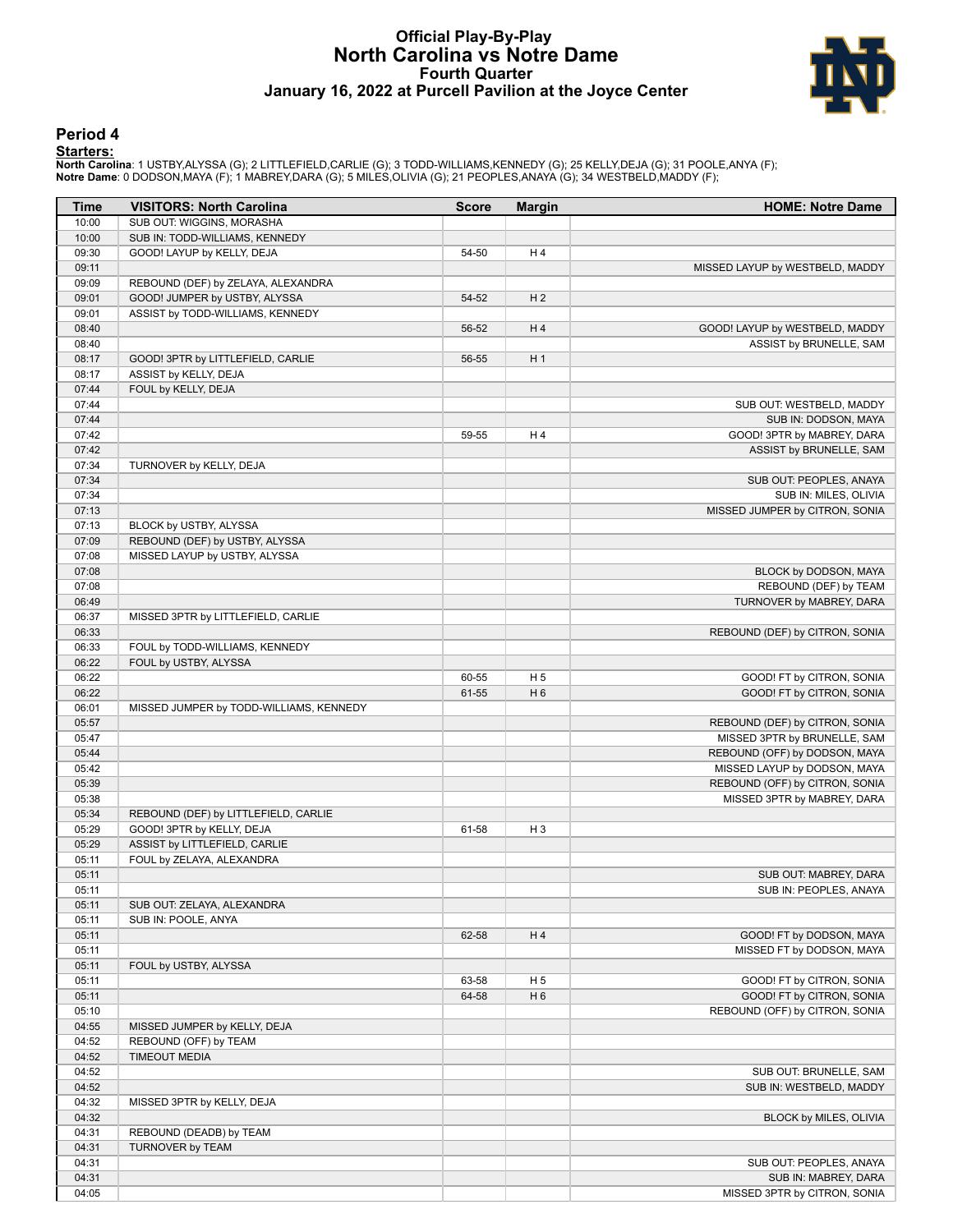| Time           | <b>VISITORS: North Carolina</b>       | <b>Score</b> | <b>Margin</b>  | <b>HOME: Notre Dame</b>          |
|----------------|---------------------------------------|--------------|----------------|----------------------------------|
| 04:02          |                                       |              |                | REBOUND (OFF) by DODSON, MAYA    |
| 04:01          |                                       | 66-58        | H <sub>8</sub> | GOOD! LAYUP by DODSON, MAYA      |
| 03:41          | MISSED LAYUP by POOLE, ANYA           |              |                |                                  |
| 03:39          |                                       |              |                | REBOUND (DEF) by CITRON, SONIA   |
| 03:35          |                                       |              |                | TURNOVER by MABREY, DARA         |
| 03:21          | MISSED 3PTR by TODD-WILLIAMS, KENNEDY |              |                |                                  |
| 03:19          | REBOUND (OFF) by TEAM                 |              |                |                                  |
| 03:10          | MISSED JUMPER by USTBY, ALYSSA        |              |                |                                  |
| 03:10          |                                       |              |                | BLOCK by DODSON, MAYA            |
| 03:10          | REBOUND (OFF) by TEAM                 |              |                |                                  |
| 03:08          | MISSED JUMPER by KELLY, DEJA          |              |                |                                  |
| 03:05          |                                       |              |                | REBOUND (DEF) by MILES, OLIVIA   |
| 02:43          |                                       | 68-58        | H 10           | GOOD! LAYUP by WESTBELD, MADDY   |
| 02:43          |                                       |              |                | ASSIST by MABREY, DARA           |
| 02:33          | MISSED 3PTR by TODD-WILLIAMS, KENNEDY |              |                |                                  |
| 02:29          |                                       |              |                | REBOUND (DEF) by MILES, OLIVIA   |
| 02:00          |                                       |              |                | MISSED JUMPER by CITRON, SONIA   |
| 01:59          |                                       |              |                | REBOUND (OFF) by WESTBELD, MADDY |
| 01:59          |                                       |              |                | TURNOVER by TEAM                 |
| 01:59          |                                       |              |                | SUB OUT: MILES, OLIVIA           |
| 01:59          |                                       |              |                | SUB IN: PEOPLES, ANAYA           |
| 01:48          | MISSED 3PTR by KELLY, DEJA            |              |                |                                  |
| 01:45          |                                       |              |                | REBOUND (DEF) by DODSON, MAYA    |
| 01:16<br>01:08 |                                       |              |                | TURNOVER by TEAM                 |
|                | GOOD! 3PTR by KELLY, DEJA             | 68-61        | H 7            |                                  |
| 01:08<br>01:08 | ASSIST by TODD-WILLIAMS, KENNEDY      |              |                |                                  |
| 01:08          | GOOD! FT by KELLY, DEJA               | 68-62        | H <sub>6</sub> | FOUL by PEOPLES, ANAYA           |
| 01:07          |                                       |              |                | SUB OUT: PEOPLES, ANAYA          |
| 01:07          |                                       |              |                | SUB IN: MILES, OLIVIA            |
| 00:47          |                                       |              |                | TURNOVER by MILES, OLIVIA        |
| 00:47          | STEAL by KELLY, DEJA                  |              |                |                                  |
| 00:43          |                                       |              |                | FOUL by CITRON, SONIA            |
| 00:43          | MISSED FT by USTBY, ALYSSA [FB]       |              |                |                                  |
| 00:43          | REBOUND (DEADB) by TEAM               |              |                |                                  |
| 00:43          | GOOD! FT by USTBY, ALYSSA [FB]        | 68-63        | H <sub>5</sub> |                                  |
| 00:43          |                                       |              |                | TIMEOUT 30SEC                    |
| 00:43          |                                       |              |                | SUB OUT: DODSON, MAYA            |
| 00:43          |                                       |              |                | SUB IN: BRUNELLE, SAM            |
| 00:39          | FOUL by KELLY, DEJA                   |              |                |                                  |
| 00:39          |                                       |              |                | SUB OUT: MILES, OLIVIA           |
| 00:39          |                                       |              |                | SUB OUT: BRUNELLE, SAM           |
| 00:39          |                                       |              |                | SUB IN: DODSON, MAYA             |
| 00:39          |                                       |              |                | SUB IN: PEOPLES, ANAYA           |
| 00:39          |                                       | 69-63        | H <sub>6</sub> | GOOD! FT by MABREY, DARA         |
| 00:39          |                                       | 70-63        | H 7            | GOOD! FT by MABREY, DARA         |
| 00:29          |                                       |              |                | FOUL by DODSON, MAYA             |
| 00:29          | GOOD! FT by KELLY, DEJA               | 70-64        | H <sub>6</sub> |                                  |
| 00:29          | GOOD! FT by KELLY, DEJA               | 70-65        | H <sub>5</sub> |                                  |
| 00:29          |                                       |              |                | SUB OUT: PEOPLES, ANAYA          |
| 00:29          |                                       |              |                | SUB IN: MILES, OLIVIA            |
| 00:09          | FOUL by TODD-WILLIAMS, KENNEDY        |              |                |                                  |
| 00:09          |                                       |              |                | MISSED FT by MILES, OLIVIA       |
| 00:09          |                                       |              |                | REBOUND (DEADB) by TEAM          |
| 00:09          |                                       |              |                | MISSED FT by MILES, OLIVIA       |
| 00:08          | REBOUND (DEF) by POOLE, ANYA          |              |                |                                  |
| 00:02          | MISSED 3PTR by KELLY, DEJA            |              |                |                                  |
| 00:00          | REBOUND (OFF) by TEAM                 |              |                |                                  |

# **North Carolina 65, Notre Dame 70**

| <b>Points (This Period)</b> | <b>UNC</b>    | <b>ND</b>     |
|-----------------------------|---------------|---------------|
| In the Paint                |               |               |
| Off Turns                   | 5             |               |
| 2nd Chance                  |               |               |
| <b>Fast Break</b>           |               |               |
| Bench                       |               |               |
| Per Poss                    | 0.810<br>7/21 | 1.067<br>8/15 |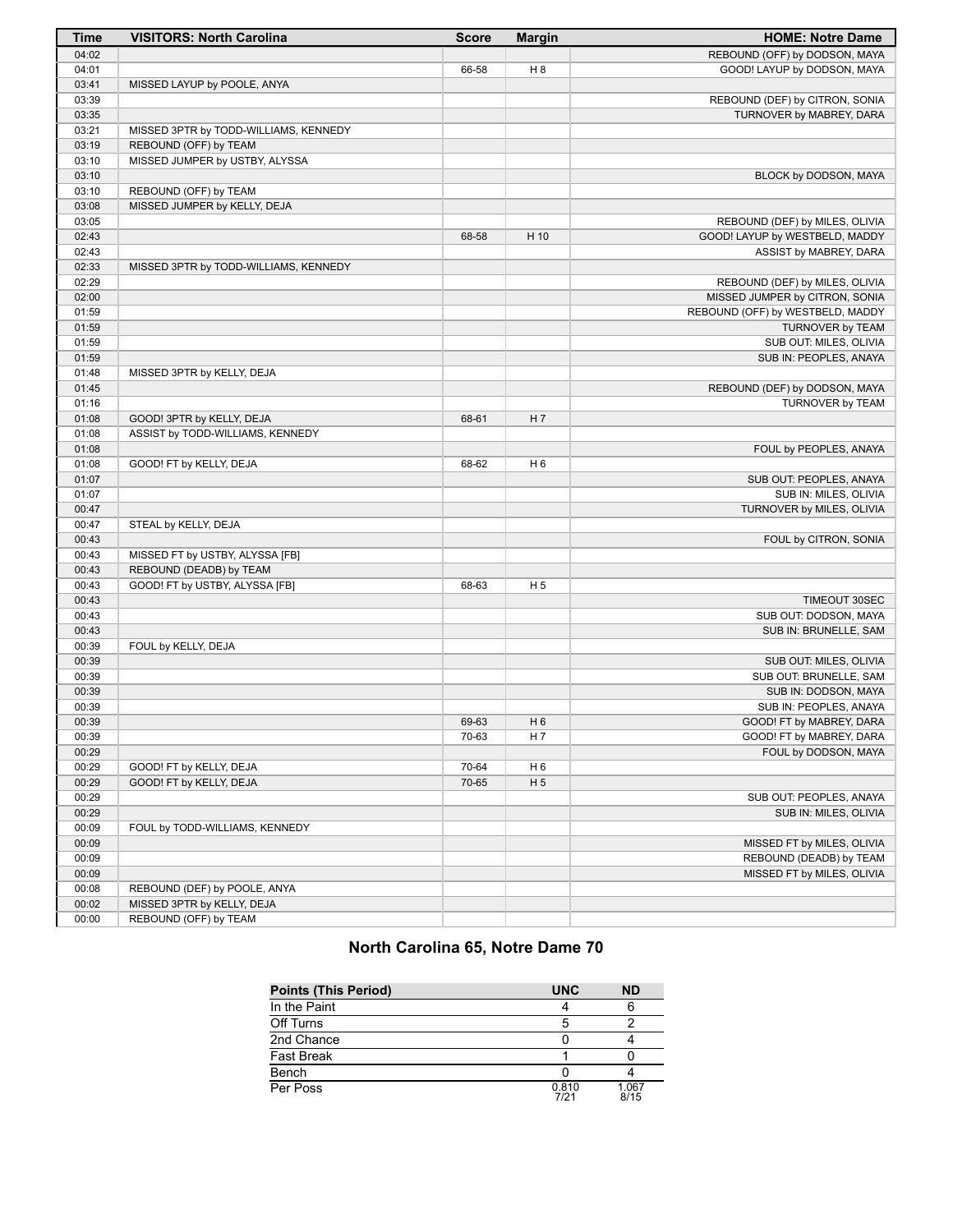## **Official Scoring/Possession Reference Chart North Carolina vs Notre Dame Period 1 January 16, 2022 at Purcell Pavilion at the Joyce Center**



**Period 1**

#### **Starters:**

North Carolina: 1 USTBY,ALYSSA (G); 2 LITTLEFIELD,CARLIE (G); 3 TODD-WILLIAMS,KENNEDY (G); 25 KELLY,DEJA (G); 31 POOLE,ANYA (F);<br>Notre Dame: 0 DODSON,MAYA (F); 1 MABREY,DARA (G); 5 MILES,OLIVIA (G); 21 PEOPLES,ANAYA (G); 3

| <b>Time</b> | <b>VISITORS: North Carolina</b>            | <b>Score</b> | <b>Margin</b>  | <b>HOME: Notre Dame</b>          |
|-------------|--------------------------------------------|--------------|----------------|----------------------------------|
| 09:37       | GOOD! 3PTR by TODD-WILLIAMS, KENNEDY       | $0 - 3$      | $V_3$          |                                  |
| 09:15       | GOOD! LAYUP by TODD-WILLIAMS, KENNEDY [FB] | $0 - 5$      | V <sub>5</sub> |                                  |
| 08:47       |                                            | $2 - 5$      | $V_3$          | GOOD! LAYUP by MABREY, DARA [FB] |
| 08:21       | GOOD! JUMPER by KELLY, DEJA                | $2 - 7$      | V <sub>5</sub> |                                  |
| 07:47       | GOOD! LAYUP by TODD-WILLIAMS, KENNEDY [FB] | $2 - 9$      | V <sub>7</sub> |                                  |
| 06:03       |                                            | $5-9$        | V <sub>4</sub> | GOOD! 3PTR by CITRON, SONIA      |
| 05:47       | GOOD! JUMPER by USTBY, ALYSSA              | $5 - 11$     | $V_6$          |                                  |
| 05:26       |                                            | $8 - 11$     | $V_3$          | GOOD! 3PTR by CITRON, SONIA      |
| 04:54       | GOOD! 3PTR by LITTLEFIELD, CARLIE          | $8 - 14$     | $V_6$          |                                  |
| 04:27       |                                            | $11 - 14$    | V <sub>3</sub> | GOOD! 3PTR by MABREY, DARA       |
| 03:59       |                                            | $12 - 14$    | V <sub>2</sub> | GOOD! FT by CITRON, SONIA        |
| 03:59       |                                            | $13 - 14$    | V <sub>1</sub> | GOOD! FT by CITRON, SONIA        |
| 03:12       | GOOD! LAYUP by USTBY, ALYSSA               | $13 - 16$    | V <sub>3</sub> |                                  |
| 02:41       | GOOD! JUMPER by KELLY, DEJA                | $13 - 18$    | V <sub>5</sub> |                                  |
| 00:30       |                                            | $14 - 18$    | V <sub>4</sub> | GOOD! FT by PEOPLES, ANAYA [FB]  |
| 00:30       |                                            | $15 - 18$    | $V_3$          | GOOD! FT by PEOPLES, ANAYA [FB]  |
| 00:00       | GOOD! 3PTR by KELLY, DEJA                  | $15 - 21$    | $V_6$          |                                  |
| 00:00       | GOOD! FT by KELLY, DEJA                    | $15 - 22$    | V <sub>7</sub> |                                  |

**North Carolina 22, Notre Dame 15**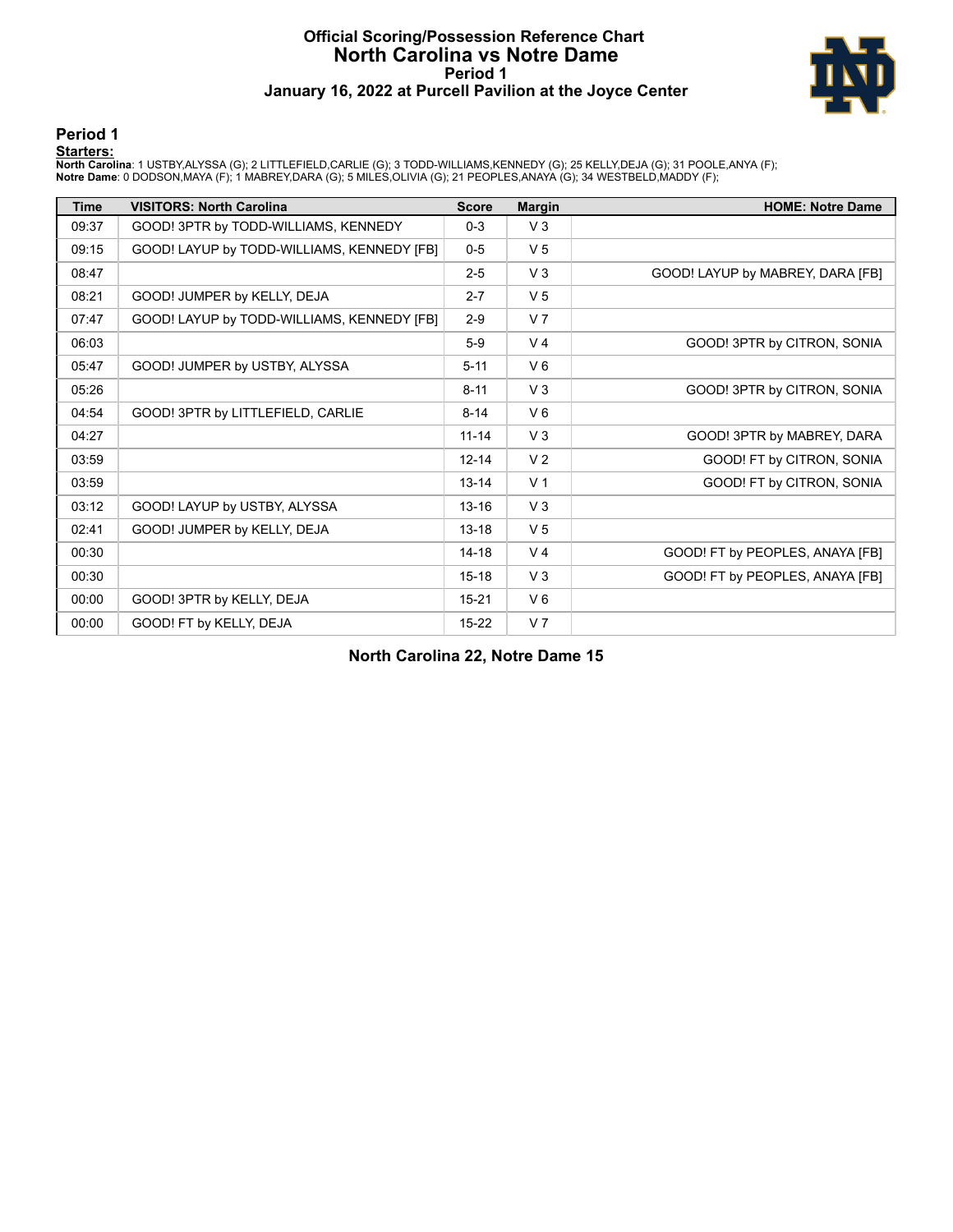## **Official Scoring/Possession Reference Chart North Carolina vs Notre Dame Period 2 January 16, 2022 at Purcell Pavilion at the Joyce Center**



## **Period 2**

#### **Starters:**

North Carolina: 1 USTBY,ALYSSA (G); 2 LITTLEFIELD,CARLIE (G); 3 TODD-WILLIAMS,KENNEDY (G); 25 KELLY,DEJA (G); 31 POOLE,ANYA (F);<br>Notre Dame: 0 DODSON,MAYA (F); 1 MABREY,DARA (G); 5 MILES,OLIVIA (G); 21 PEOPLES,ANAYA (G); 3

| Time  | <b>VISITORS: North Carolina</b>       | <b>Score</b> | <b>Margin</b>  | <b>HOME: Notre Dame</b>           |
|-------|---------------------------------------|--------------|----------------|-----------------------------------|
| 09:29 |                                       | $17 - 22$    | V <sub>5</sub> | GOOD! LAYUP by DODSON, MAYA       |
| 09:12 | GOOD! LAYUP by ZELAYA, ALEXANDRA      | $17 - 24$    | V <sub>7</sub> |                                   |
| 08:58 |                                       | $20 - 24$    | V <sub>4</sub> | GOOD! 3PTR by MABREY, DARA        |
| 08:40 | GOOD! JUMPER by USTBY, ALYSSA         | $20 - 26$    | $V_6$          |                                   |
| 08:28 |                                       | $21 - 26$    | V <sub>5</sub> | GOOD! FT by PEOPLES, ANAYA        |
| 08:02 | GOOD! FT by TODD-WILLIAMS, KENNEDY    | $21 - 27$    | $V_6$          |                                   |
| 08:02 | GOOD! FT by TODD-WILLIAMS, KENNEDY    | $21 - 28$    | V <sub>7</sub> |                                   |
| 05:26 | GOOD! LAYUP by TODD-WILLIAMS, KENNEDY | 21-30        | V <sub>9</sub> |                                   |
| 05:14 |                                       | 24-30        | $V_6$          | GOOD! 3PTR by MABREY, DARA        |
| 04:38 |                                       | 26-30        | V <sub>4</sub> | GOOD! LAYUP by MABREY, DARA [FB]  |
| 04:07 |                                       | 28-30        | V <sub>2</sub> | GOOD! LAYUP by MILES, OLIVIA [FB] |
| 03:56 | GOOD! JUMPER by USTBY, ALYSSA         | 28-32        | V <sub>4</sub> |                                   |
| 03:03 |                                       | 29-32        | $V_3$          | GOOD! FT by DODSON, MAYA          |
| 03:03 |                                       | 30-32        | V <sub>2</sub> | GOOD! FT by DODSON, MAYA          |
| 02:12 | GOOD! LAYUP by POOLE, ANYA [FB]       | 30-34        | V <sub>4</sub> |                                   |
| 01:03 |                                       | $31 - 34$    | V <sub>3</sub> | GOOD! FT by DODSON, MAYA          |
| 00:06 |                                       | 33-34        | V <sub>1</sub> | GOOD! JUMPER by WESTBELD, MADDY   |

**North Carolina 34, Notre Dame 33**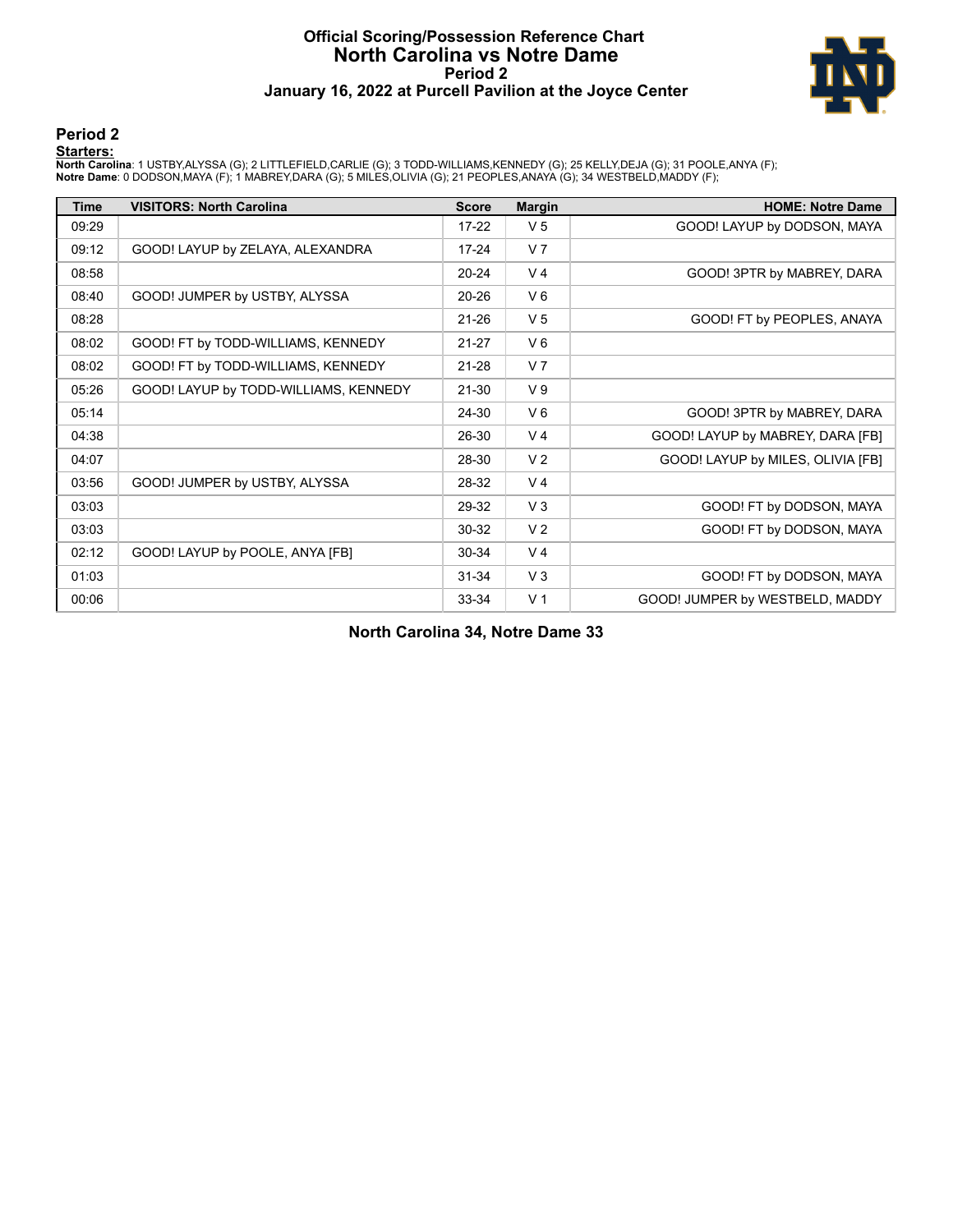## **Official Scoring/Possession Reference Chart North Carolina vs Notre Dame Period 3 January 16, 2022 at Purcell Pavilion at the Joyce Center**



## **Period 3**

#### **Starters:**

North Carolina: 1 USTBY,ALYSSA (G); 2 LITTLEFIELD,CARLIE (G); 3 TODD-WILLIAMS,KENNEDY (G); 25 KELLY,DEJA (G); 31 POOLE,ANYA (F);<br>Notre Dame: 0 DODSON,MAYA (F); 1 MABREY,DARA (G); 5 MILES,OLIVIA (G); 21 PEOPLES,ANAYA (G); 3

| <b>Time</b> | <b>VISITORS: North Carolina</b>            | <b>Score</b> | <b>Margin</b>  | <b>HOME: Notre Dame</b>           |
|-------------|--------------------------------------------|--------------|----------------|-----------------------------------|
| 09:49       | GOOD! 3PTR by LITTLEFIELD, CARLIE          | 33-37        | V <sub>4</sub> |                                   |
| 09:20       |                                            | 36-37        | V <sub>1</sub> | GOOD! 3PTR by MABREY, DARA        |
| 08:18       |                                            | 39-37        | H <sub>2</sub> | GOOD! 3PTR by MILES, OLIVIA       |
| 07:44       |                                            | 41-37        | H <sub>4</sub> | GOOD! LAYUP by DODSON, MAYA       |
| 07:27       |                                            | 43-37        | H 6            | GOOD! JUMPER by WESTBELD, MADDY   |
| 06:23       |                                            | 45-37        | H 8            | GOOD! LAYUP by MILES, OLIVIA [FB] |
| 05:28       | GOOD! JUMPER by POOLE, ANYA                | 45-39        | H <sub>6</sub> |                                   |
| 05:16       |                                            | 46-39        | H <sub>7</sub> | GOOD! FT by BRUNELLE, SAM         |
| 05:07       |                                            | 48-39        | H 9            | GOOD! LAYUP by WESTBELD, MADDY    |
| 04:50       |                                            | 50-39        | H 11           | GOOD! LAYUP by BRUNELLE, SAM [FB] |
| 04:28       | GOOD! JUMPER by USTBY, ALYSSA              | $50 - 41$    | H 9            |                                   |
| 03:50       | GOOD! LAYUP by USTBY, ALYSSA               | 50-43        | H <sub>7</sub> |                                   |
| 02:53       | GOOD! LAYUP by TODD-WILLIAMS, KENNEDY [FB] | 50-45        | H <sub>5</sub> |                                   |
| 02:07       | GOOD! 3PTR by KELLY, DEJA                  | 50-48        | H <sub>2</sub> |                                   |
| 01:15       |                                            | 51-48        | $H_3$          | GOOD! FT by WESTBELD, MADDY       |
| 00:18       |                                            | 54-48        | H <sub>6</sub> | GOOD! 3PTR by MABREY, DARA        |

**North Carolina 48, Notre Dame 54**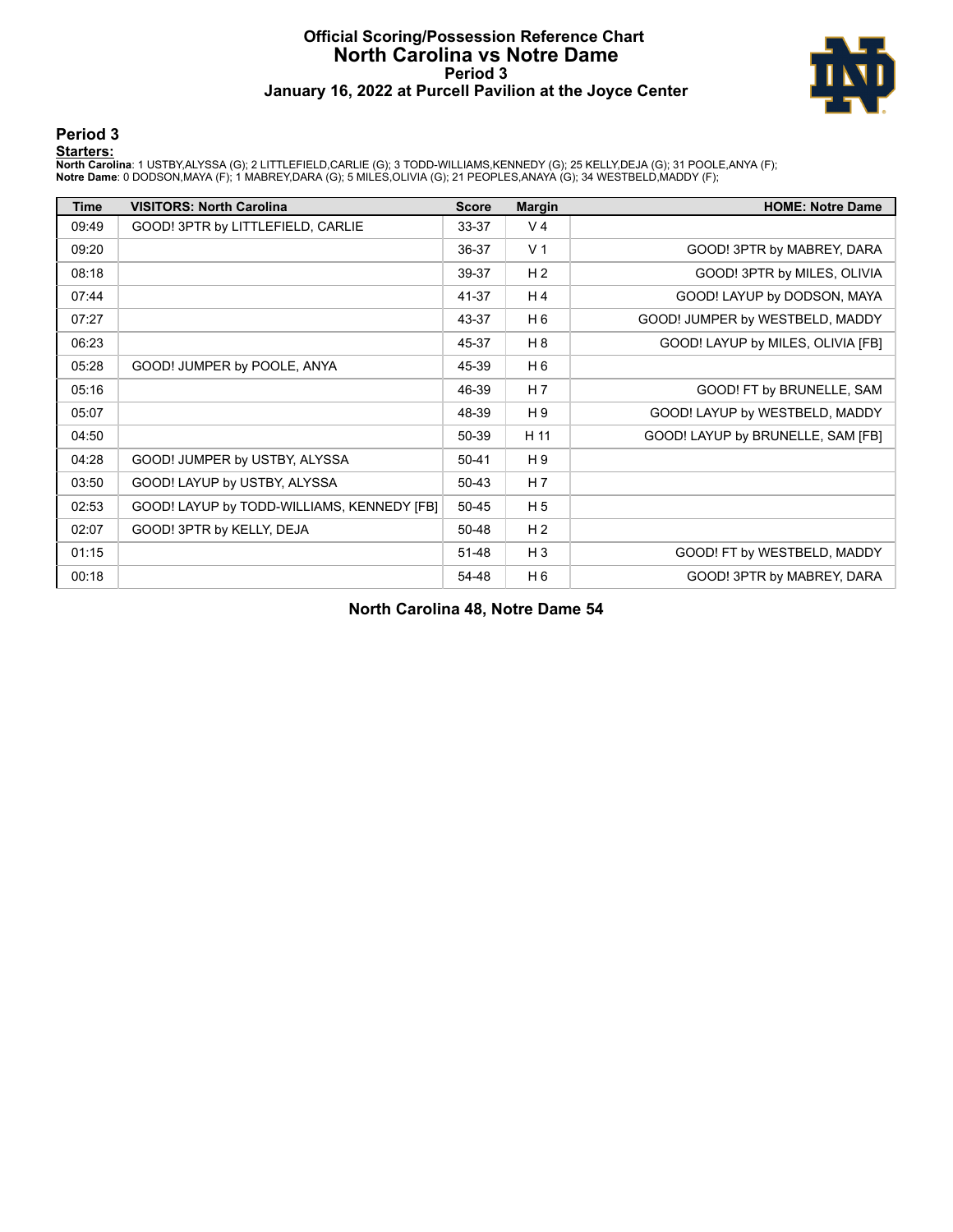## **Official Scoring/Possession Reference Chart North Carolina vs Notre Dame Period 4 January 16, 2022 at Purcell Pavilion at the Joyce Center**



### **Period 4**

#### **Starters:**

North Carolina: 1 USTBY,ALYSSA (G); 2 LITTLEFIELD,CARLIE (G); 3 TODD-WILLIAMS,KENNEDY (G); 25 KELLY,DEJA (G); 31 POOLE,ANYA (F);<br>Notre Dame: 0 DODSON,MAYA (F); 1 MABREY,DARA (G); 5 MILES,OLIVIA (G); 21 PEOPLES,ANAYA (G); 3

| <b>Time</b> | <b>VISITORS: North Carolina</b>   | <b>Score</b> | <b>Margin</b>  | <b>HOME: Notre Dame</b>        |
|-------------|-----------------------------------|--------------|----------------|--------------------------------|
| 09:30       | GOOD! LAYUP by KELLY, DEJA        | 54-50        | H <sub>4</sub> |                                |
| 09:01       | GOOD! JUMPER by USTBY, ALYSSA     | 54-52        | H <sub>2</sub> |                                |
| 08:40       |                                   | 56-52        | H <sub>4</sub> | GOOD! LAYUP by WESTBELD, MADDY |
| 08:17       | GOOD! 3PTR by LITTLEFIELD, CARLIE | 56-55        | H <sub>1</sub> |                                |
| 07:42       |                                   | 59-55        | H <sub>4</sub> | GOOD! 3PTR by MABREY, DARA     |
| 06:22       |                                   | 60-55        | H <sub>5</sub> | GOOD! FT by CITRON, SONIA      |
| 06:22       |                                   | 61-55        | H <sub>6</sub> | GOOD! FT by CITRON, SONIA      |
| 05:29       | GOOD! 3PTR by KELLY, DEJA         | 61-58        | $H_3$          |                                |
| 05:11       |                                   | 62-58        | H <sub>4</sub> | GOOD! FT by DODSON, MAYA       |
| 05:11       |                                   | 63-58        | H <sub>5</sub> | GOOD! FT by CITRON, SONIA      |
| 05:11       |                                   | 64-58        | H <sub>6</sub> | GOOD! FT by CITRON, SONIA      |
| 04:01       |                                   | 66-58        | H 8            | GOOD! LAYUP by DODSON, MAYA    |
| 02:43       |                                   | 68-58        | H 10           | GOOD! LAYUP by WESTBELD, MADDY |
| 01:08       | GOOD! 3PTR by KELLY, DEJA         | 68-61        | H <sub>7</sub> |                                |
| 01:08       | GOOD! FT by KELLY, DEJA           | 68-62        | H <sub>6</sub> |                                |
| 00:43       | GOOD! FT by USTBY, ALYSSA [FB]    | 68-63        | H <sub>5</sub> |                                |
| 00:39       |                                   | 69-63        | H <sub>6</sub> | GOOD! FT by MABREY, DARA       |
| 00:39       |                                   | 70-63        | H <sub>7</sub> | GOOD! FT by MABREY, DARA       |
| 00:29       | GOOD! FT by KELLY, DEJA           | 70-64        | H <sub>6</sub> |                                |
| 00:29       | GOOD! FT by KELLY, DEJA           | 70-65        | H <sub>5</sub> |                                |

**North Carolina 65, Notre Dame 70**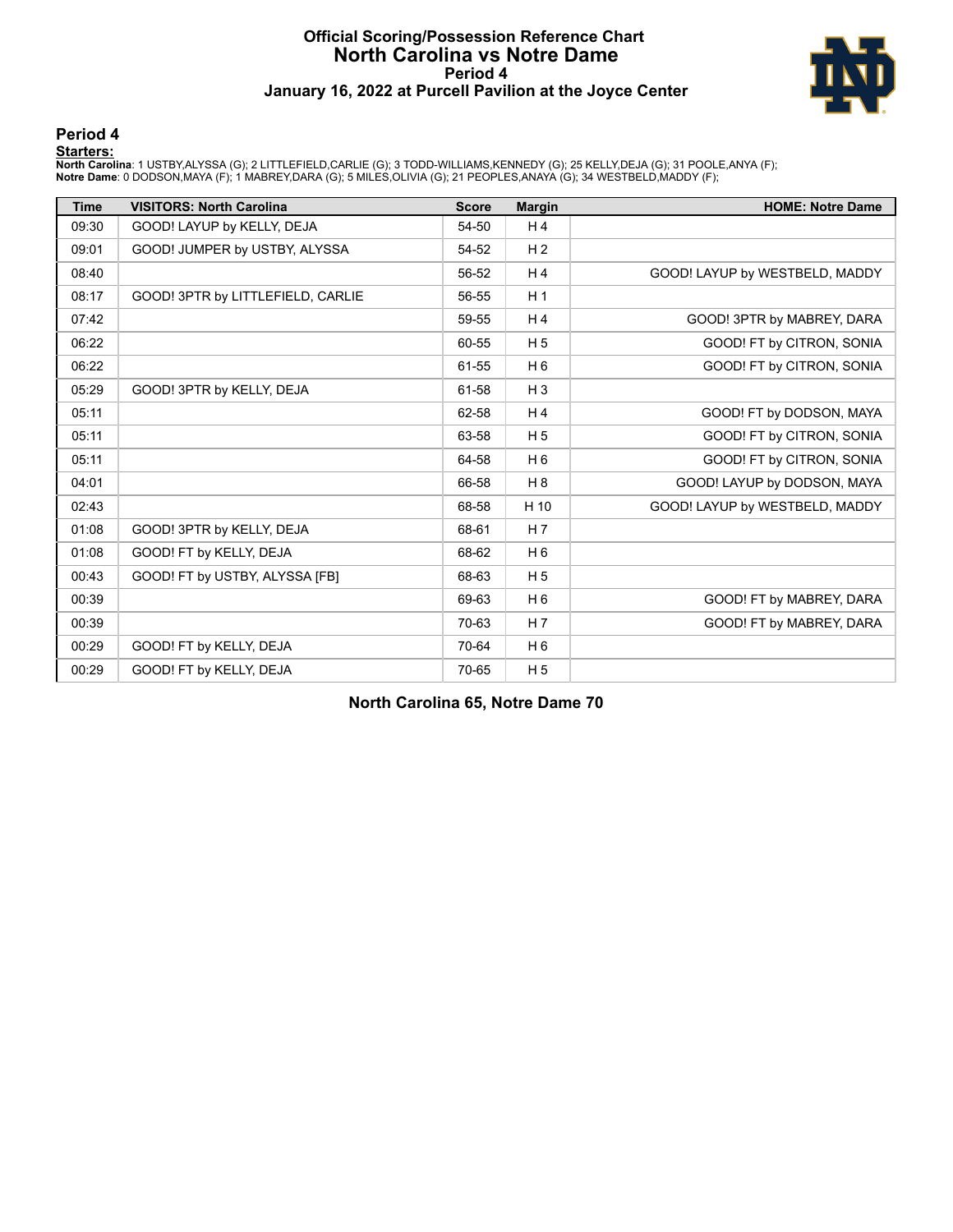## **Official Substitutions Log North Carolina vs Notre Dame Period 1 January 16, 2022 at Purcell Pavilion at the Joyce Center**



| <b>VISITORS: North Carolina</b> | <b>Time</b> | <b>Score</b> | <b>HOME: Notre Dame</b>     |
|---------------------------------|-------------|--------------|-----------------------------|
| 1 USTBY, ALYSSA                 |             |              | 0 DODSON, MAYA              |
| 2 LITTLEFIELD, CARLIE           |             |              | 1 MABREY.DARA               |
| 3 TODD-WILLIAMS, KENNEDY        |             |              | 5 MILES.OLIVIA              |
| 25 KELLY, DEJA                  |             |              | 21 PEOPLES.ANAYA            |
| 31 POOLE, ANYA                  |             |              | 34 WESTBELD, MADDY          |
|                                 | 07:55       | $7 - 2$      | SUB OUT: PEOPLES, ANAYA     |
|                                 | 07:55       |              | SUB IN: CITRON, SONIA       |
|                                 | 06:27       | $9 - 2$      | SUB OUT: WESTBELD, MADDY    |
|                                 | 06:27       |              | SUB IN: BRUNELLE, SAM       |
|                                 | 05:07       | $11 - 8$     | SUB OUT: MILES, OLIVIA      |
|                                 | 05:07       |              | SUB IN: PEOPLES, ANAYA      |
|                                 | 03:59       | $14 - 11$    | SUB OUT: DODSON, MAYA       |
|                                 | 03:59       |              | SUB IN: WESTBELD, MADDY     |
|                                 | 02:03       | $18 - 13$    | SUB OUT: MABREY.DARA        |
|                                 | 02:03       |              | SUB OUT: BRUNELLE.SAM       |
|                                 | 02:03       |              | SUB IN: DODSON, MAYA        |
|                                 | 02:03       |              | SUB IN: MILES, OLIVIA       |
|                                 | 00:55       | $18-13$      | SUB OUT: MILES, OLIVIA      |
|                                 | 00:55       |              | SUB IN: MABREY, DARA        |
| SUB OUT: 31 POOLE, ANYA         | 00:30       | $18-13$      |                             |
| SUB IN: 0 ZELAYA, ALEXANDRA     | 00:30       |              |                             |
| SUB OUT: 2 LITTLEFIELD, CARLIE  | 00:30       |              |                             |
| SUB IN: 24 WIGGINS, MORASHA     | 00:30       |              |                             |
|                                 | 00:00       | $22 - 15$    | SUB OUT: CITRON.SONIA       |
|                                 | 00:00       |              | <b>SUB IN: BRUNELLE.SAM</b> |

**North Carolina 22, Notre Dame 15**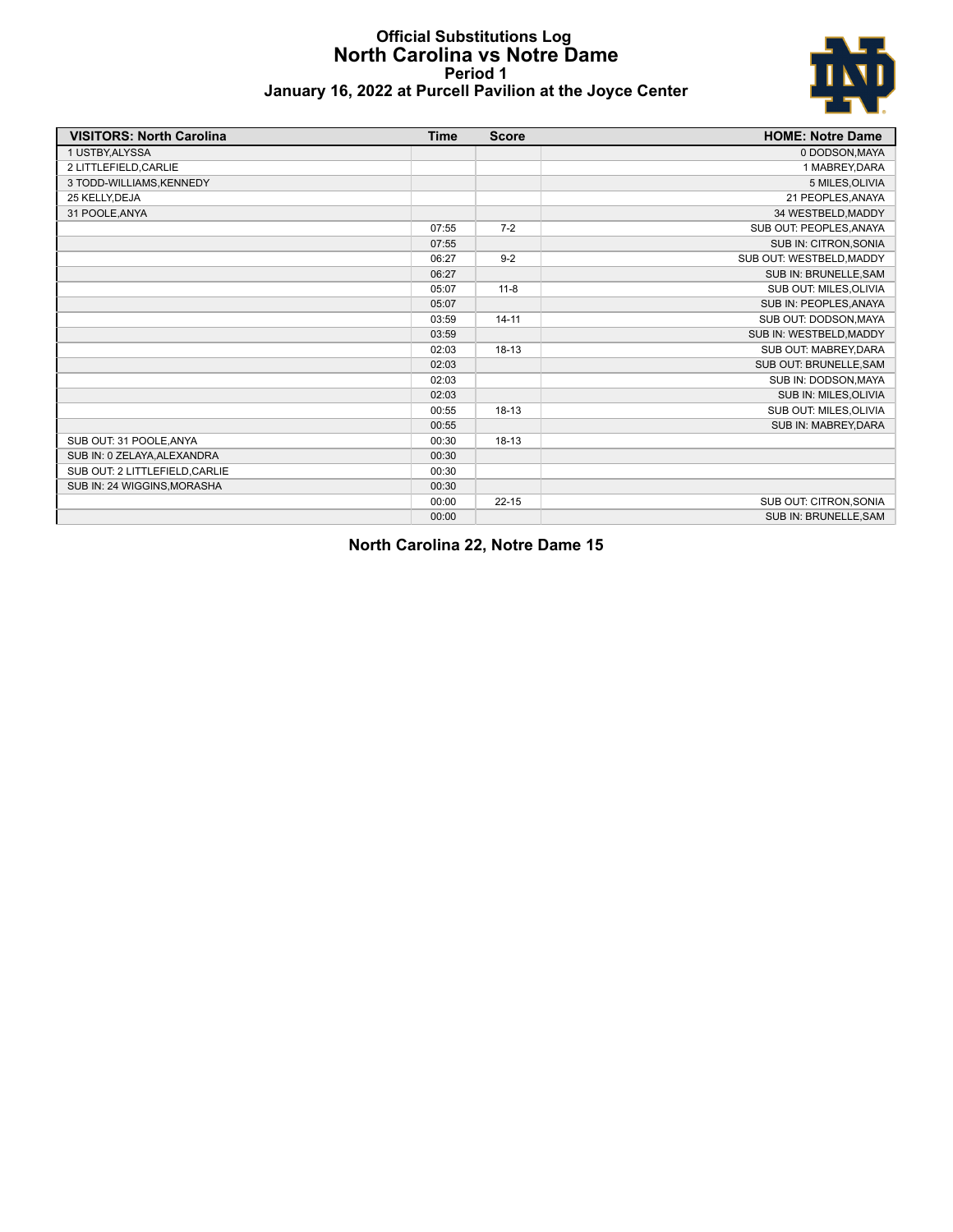## **Official Substitutions Log North Carolina vs Notre Dame Period 2 January 16, 2022 at Purcell Pavilion at the Joyce Center**



| <b>VISITORS: North Carolina</b> | <b>Time</b> | <b>Score</b>             | <b>HOME: Notre Dame</b>  |
|---------------------------------|-------------|--------------------------|--------------------------|
| 1 USTBY.ALYSSA                  |             |                          | 0 DODSON, MAYA           |
| 2 LITTLEFIELD, CARLIE           |             |                          | 1 MABREY, DARA           |
| 3 TODD-WILLIAMS, KENNEDY        |             |                          | 5 MILES, OLIVIA          |
| 25 KELLY, DEJA                  |             |                          | 21 PEOPLES, ANAYA        |
| 31 POOLE, ANYA                  |             |                          | 34 WESTBELD, MADDY       |
|                                 | 10:00       | $\overline{\phantom{a}}$ | SUB OUT: WESTBELD.MADDY  |
|                                 | 10:00       |                          | SUB IN: MILES, OLIVIA    |
| SUB OUT: 24 WIGGINS, MORASHA    | 08:28       | 26-20                    |                          |
| SUB IN: 2 LITTLEFIELD, CARLIE   | 08:28       |                          |                          |
|                                 | 08:02       | $26 - 21$                | SUB OUT: DODSON, MAYA    |
|                                 | 08:02       |                          | SUB IN: WESTBELD, MADDY  |
| SUB OUT: 0 ZELAYA, ALEXANDRA    | 06:19       | 28-21                    |                          |
| SUB IN: 31 POOLE.ANYA           | 06:19       |                          |                          |
|                                 | 05:26       | $30 - 21$                | SUB OUT: WESTBELD, MADDY |
|                                 | 05:26       |                          | SUB IN: DODSON, MAYA     |
| SUB OUT: 1 USTBY, ALYSSA        | 05:26       |                          |                          |
| SUB IN: 20 ADAMS, DESTINY       | 05:26       |                          |                          |
| SUB OUT: 20 ADAMS, DESTINY      | 04:07       | 30-28                    |                          |
| SUB IN: 1 USTBY, ALYSSA         | 04:07       |                          |                          |
|                                 | 03:39       | 32-28                    | SUB OUT: MILES, OLIVIA   |
|                                 | 03:39       |                          | SUB IN: WESTBELD, MADDY  |
| SUB OUT: 25 KELLY, DEJA         | 01:53       | 34-30                    |                          |
| SUB IN: 24 WIGGINS, MORASHA     | 01:53       |                          |                          |
| SUB OUT: 1 USTBY, ALYSSA        | 01:03       | $34 - 30$                |                          |
| SUB IN: 0 ZELAYA.ALEXANDRA      | 01:03       |                          |                          |

**North Carolina 34, Notre Dame 33**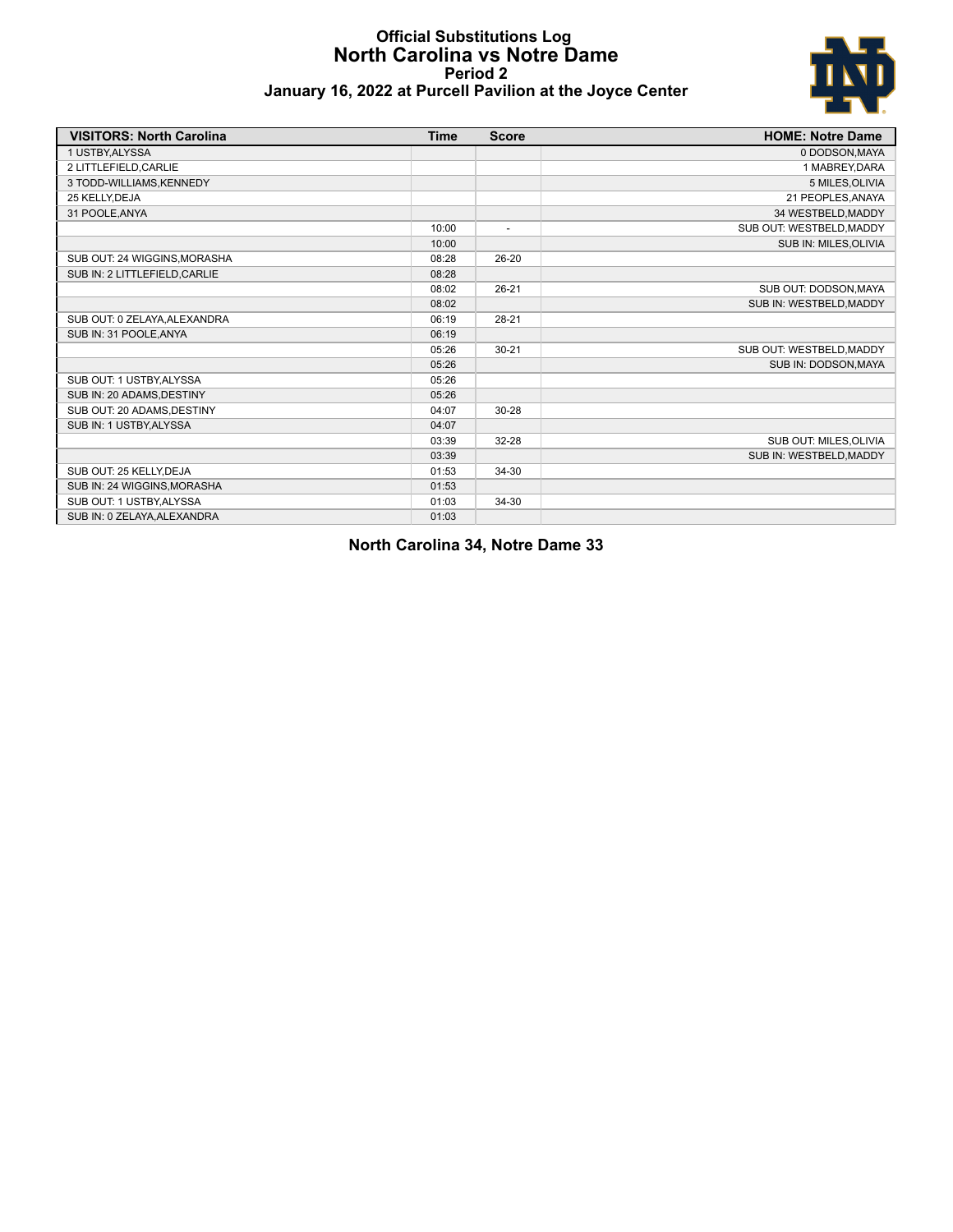## **Official Substitutions Log North Carolina vs Notre Dame Period 3 January 16, 2022 at Purcell Pavilion at the Joyce Center**



| <b>VISITORS: North Carolina</b>   | <b>Time</b> | <b>Score</b>             | <b>HOME: Notre Dame</b>  |
|-----------------------------------|-------------|--------------------------|--------------------------|
| 1 USTBY, ALYSSA                   |             |                          | 0 DODSON, MAYA           |
| 2 LITTLEFIELD, CARLIE             |             |                          | 1 MABREY, DARA           |
| 3 TODD-WILLIAMS, KENNEDY          |             |                          | 5 MILES, OLIVIA          |
| 25 KELLY, DEJA                    |             |                          | 21 PEOPLES, ANAYA        |
| 31 POOLE, ANYA                    |             |                          | 34 WESTBELD, MADDY       |
|                                   | 10:00       | $\overline{\phantom{a}}$ | SUB OUT: BRUNELLE, SAM   |
|                                   | 10:00       |                          | SUB IN: MILES, OLIVIA    |
| SUB OUT: 0 ZELAYA, ALEXANDRA      | 10:00       |                          |                          |
| SUB OUT: 24 WIGGINS, MORASHA      | 10:00       |                          |                          |
| SUB IN: 1 USTBY, ALYSSA           | 10:00       |                          |                          |
| SUB IN: 25 KELLY, DEJA            | 10:00       |                          |                          |
|                                   | 06:05       | $37 - 45$                | SUB OUT: PEOPLES, ANAYA  |
|                                   | 06:05       |                          | SUB OUT: WESTBELD, MADDY |
|                                   | 06:05       |                          | SUB IN: CITRON, SONIA    |
|                                   | 06:05       |                          | SUB IN: BRUNELLE, SAM    |
|                                   | 05:16       | 39-45                    | SUB OUT: DODSON, MAYA    |
|                                   | 05:16       |                          | SUB IN: WESTBELD, MADDY  |
| SUB OUT: 31 POOLE, ANYA           | 05:16       |                          |                          |
| SUB IN: 0 ZELAYA, ALEXANDRA       | 05:16       |                          |                          |
|                                   | 04:27       | 41-50                    | SUB OUT: MABREY, DARA    |
|                                   | 04:27       |                          | SUB IN: PEOPLES, ANAYA   |
|                                   | 03:17       | 43-50                    | SUB OUT: PEOPLES, ANAYA  |
|                                   | 03:17       |                          | SUB OUT: BRUNELLE, SAM   |
|                                   | 03:17       |                          | SUB IN: DODSON, MAYA     |
|                                   | 03:17       |                          | SUB IN: MABREY, DARA     |
|                                   | 01:35       | 48-50                    | SUB OUT: MILES, OLIVIA   |
|                                   | 01:35       |                          | SUB IN: PEOPLES, ANAYA   |
| SUB OUT: 3 TODD-WILLIAMS, KENNEDY | 01:35       |                          |                          |
| SUB IN: 24 WIGGINS, MORASHA       | 01:35       |                          |                          |
|                                   | 00:14       | 48-54                    | SUB OUT: DODSON, MAYA    |
|                                   | 00:14       |                          | SUB IN: BRUNELLE, SAM    |

**North Carolina 48, Notre Dame 54**